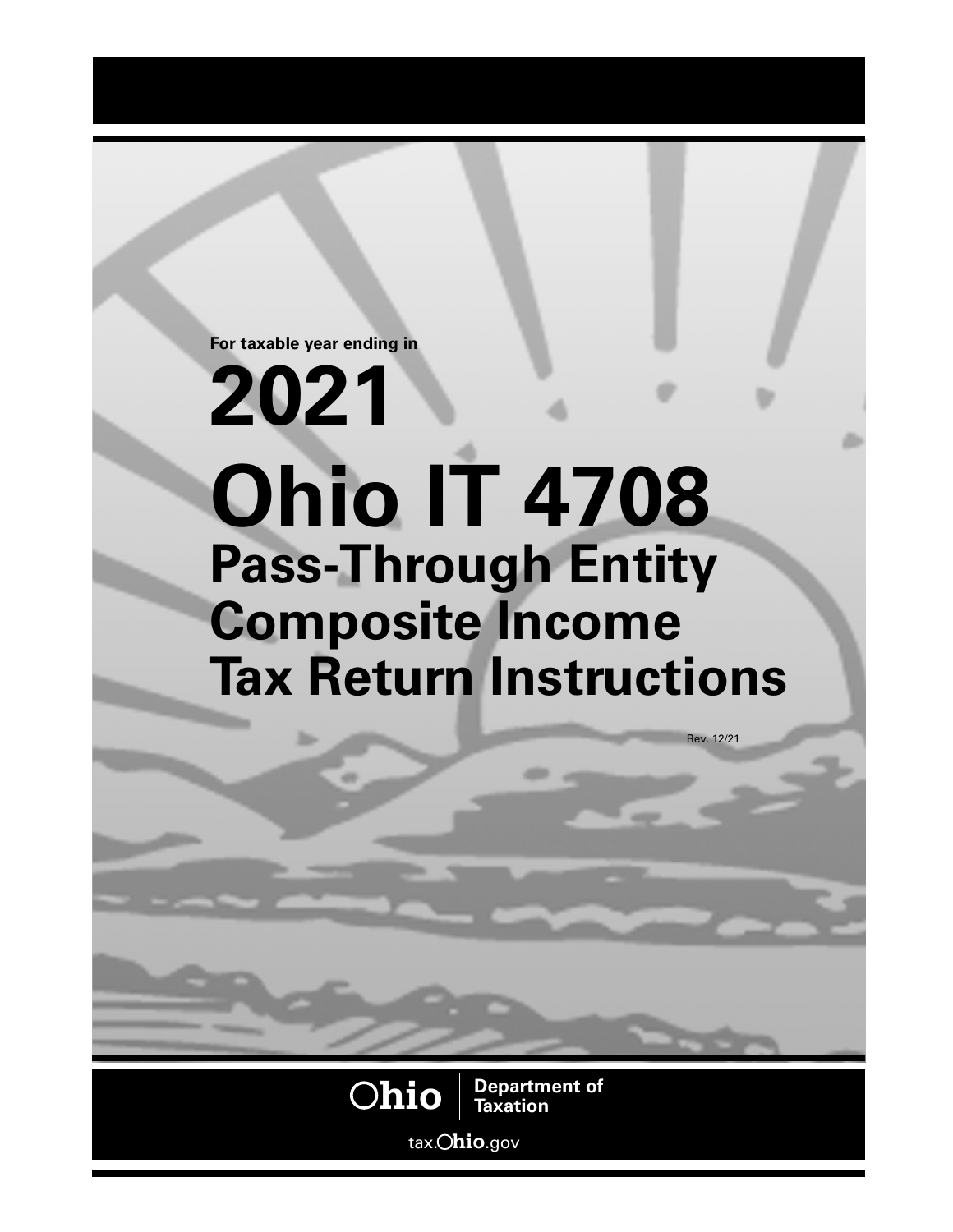

## **Online Resources**

The Department of Taxation's website at **[tax.ohio.gov](https://tax.ohio.gov/wps/portal/gov/tax/)** has many resources available to assist when filing the Ohio Pass-Through Entity & Fiduciary income tax returns:

**[FAQs](https://tax.ohio.gov/wps/portal/gov/tax/help-center/faqs#page=1)** – Review answers to common questions on topics.

**[Forms](https://tax.ohio.gov/wps/portal/gov/tax/individual/get-a-form)** – Find all pass-through entity & fiduciary income tax forms (including related schedules and worksheets). Many forms have fill-in versions that you can complete online, print, and then submit to the Department.

**[Information Releases](https://tax.ohio.gov/wps/portal/gov/tax/help-center/communications/information-releases/information-releases )** – Research detailed explanations and legal analyses of certain tax topics.

**[Ohio Virtual Tax Academy](https://tax.ohio.gov/wps/portal/gov/tax/researcher/ohio-virtual-tax-academy)** – View webinars designed and presented by Department staff on Ohio's state taxes.

**[Tax Alerts](https://tax.ohio.gov/wps/portal/gov/tax/help-center/email-us/tax-alert)** – Sign up to receive tax updates and reminders from the Department via email.

#### **Federal Privacy Act Notice**

Because we require you to provide us with a Social Security number, the *Federal Privacy Act of 1974* requires us to inform you that providing us your Social Security number is mandatory. Ohio Revised Code 5703.05, 5703.057 and 5747.08 authorize us to request this information. We need your Social Security number in order to administer this tax.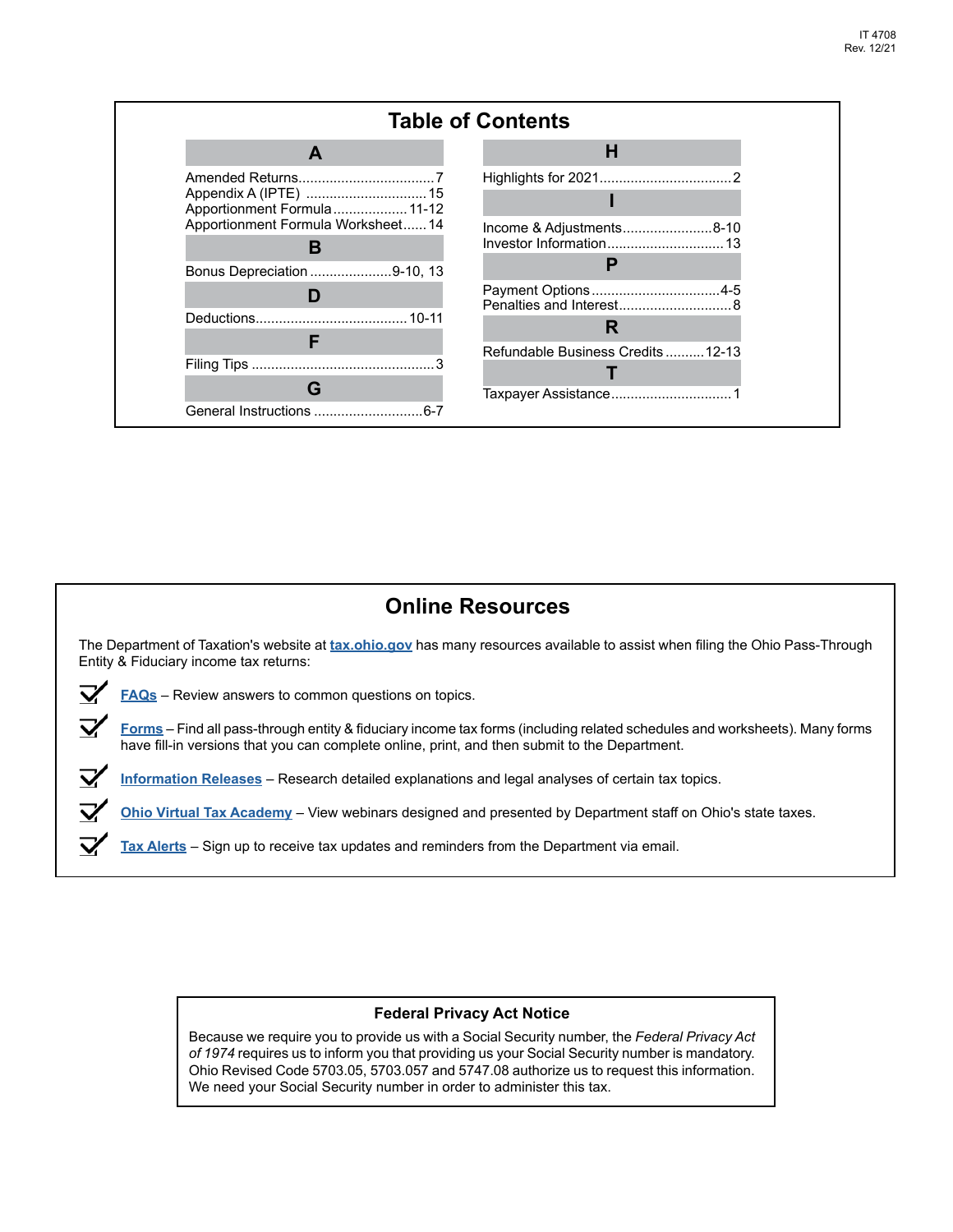**Need Help?** – To help answer questions and ensure that tax returns are filed accurately, the Department of Taxation provides the following resources at **[tax.ohio.gov](http://tax.ohio.gov)**:



Additionally, the website has all Pass-Through Entity and Fiduciary income tax forms to download or print. If you cannot find the answer using the website, contact the Department using any of the following methods:

**Email** – Click 'Contact Us' at the top right on **[tax.ohio.gov](http://tax.ohio.gov)** and select 'Email Us' to access a secure email form, or email directly to Pass-ThroughEntity@tax.state.oh.us.

**Call** – Speak with an examiner at 1-888-405-4039 during the Department's normal business hours.

Normal business hours are from 8 a.m. to 5 p.m. Monday through Friday excluding holidays.

**Write** – Contact the Department by mail at:

Ohio Department of Taxation Pass-Through Entity P.O. Box 181140 Columbus, OH 43218-1140

**Note:** To overnight documents to the Department, please use the street address listed below.

> 4485 Northland Ridge Blvd. Columbus, OH 43229-6596

**Visit** – The Department's visitor center is open, by appointment only, during normal business hours (8:00 a.m. to 5:00 p.m., Monday through Friday). To make an appointment, please call 855-567-8292 during normal business hours or use the applicable email.

**Form Requests:** Visit **[tax.ohio.gov](http://tax.ohio.gov)** to easily download the forms. Request tax forms anytime by calling 1-800-282-1782.

These instructions contain law references for specific line items and requirements. To review Ohio Pass-Through Entity & Fiduciary income tax law, see **[R.C. 5747](http://codes.ohio.gov/orc/5747)** and **[R.C. 5733](http://codes.ohio.gov/orc/5733)** respectively.

#### **For persons who use text telephones (TTYs) or adaptive telephone equipment only:** Contact the Ohio Relay Service at 7-1-1 or 1-800-750-0750 and give the communication assistant the Ohio Department of Taxation phone number that you wish to contact.

# **Go Paperless and File Electronically!**

The IT 4708 can be filed electronically through the federal e-file program overseen by the IRS ([irs.gov/filing](https://www.irs.gov/filing)), or through a participating third-party tax preparation product. PTEs can verify their software is compatible with the MeF program by reviewing the list of approved software vendors at [PTE and Fiduciary Income Tax - Software Developers.](https://tax.ohio.gov/wps/portal/gov/tax/business/resources/softwaredevelopers)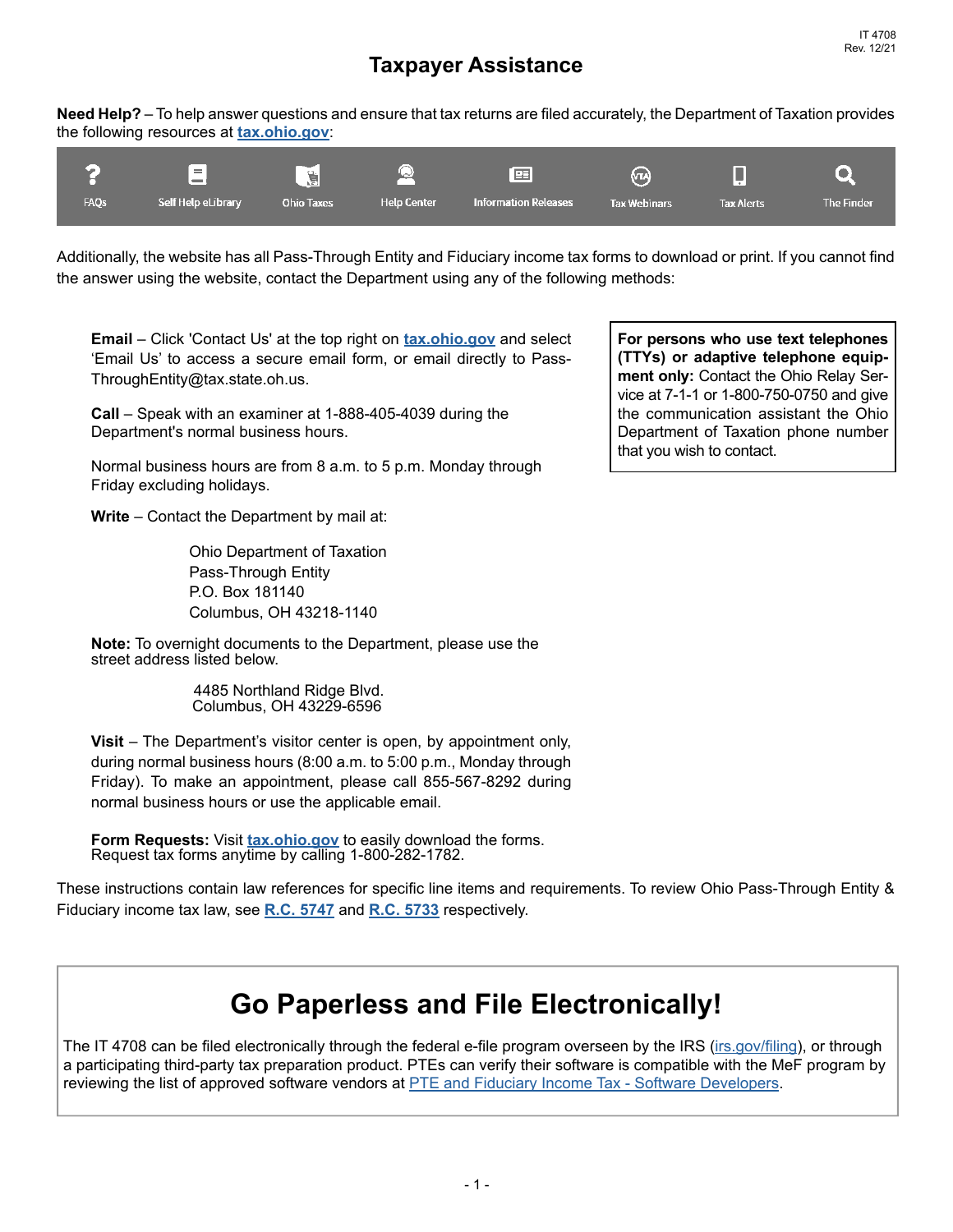# **Highlights for 2021**

#### **2021 Tax Rate New**

If the PTE taxable reporting period begins on or after 1/1/2021, the tax rate is 3.990%. If the reporting period begins on or after 1/1/2019, the tax rate is 4.797%.

#### **Scholarship Donation Credit New**

A new nonrefundable credit is available beginning in tax year 2021 to PTEs that donate to a scholarship granting organization. See instructions on Schedule E.

#### **Motion Picture Credit Expanded**

Beginning with tax year starting on or after January 1, 2019, the Motion Picture Credit was expanded to include Broadway theatrical productions. See the line item instructions on pages 12-13.

See RC 5747.66.

#### **IT K-1**

Each entity with Ohio income should prepare a separate IT K-1 for each investor or qualifying beneficiary to enclose with the investor's or beneficiary's return.

For more information, see the IT K-1 form and instructions on tax. ohio.gov in the searchable [Tax Forms](https://tax.ohio.gov/wps/portal/gov/tax/individual/get-a-form) section.

#### **Schedule E Update (Nonrefundable Business Credits)**

Schedule E has been updated to include the new Scholarship Donation Credit. **Note:** Ohio Development Services Agency is now known as Ohio Department of Development.

#### **Credit Carryforward**

Beginning with tax years that start on or after January 1, 2020 the credit carryforward of overpayments has been reinstated, however, for tax years 2017-2019 the Department did not permit credit carryforwards. A credit carryforward is only allowed on a timelyfiled, original return; otherwise, any overpayment will be refunded.

#### **Opportunity Zone Investment Credit Transfer Form**

An applicant is eligible to transfer an unused Ohio Opportunity Zone Investment Credit issued by the Department of Development (ODOD). For more information about the credit, visit development. ohio.gov or call ODOD at 1-800-848-1300. For more information, see the form and instructions on tax.ohio.gov in the searchable [Tax Forms](https://tax.ohio.gov/wps/portal/gov/tax/individual/get-a-form) section.

See RC 122.84.

#### **Electronic Filing**

The IT 4708 can be filed electronically through the federal e-file program overseen by the IRS ([irs.gov/filing](https://www.irs.gov/filing)), or through a participating third-party tax preparation product. For a current list of approved software programs, please see the Software Developers page on the Ohio Department of Taxation website, and search for the most recent MeF Approval Status link.

A tax return preparer that prepares more than 11 original tax returns during any calendar year shall use electronic filing technology. This provision does not apply to a tax return preparer in any calendar year if, during the previous calendar year, the tax return preparer prepared not more than 10 original tax returns.

See RC 5747.082.

#### **Should the PTE File the IT 4708?**

A PTE must file an Ohio return to report and pay tax on behalf of its nonresident individual, trust, and PTE investors. The PTE can elect to file either the IT 4708 or the IT 1140. A PTE that changes forms from year to year must ensure all periods of income are reported and all related tax is timely and fully paid.

**NOTE**: Once the IT 4708 is filed for any given tax period, the PTE is not permitted to amend this return to change to an IT 1140.

For more information regarding which form to file, see the following chart, or search the PTE FAQ's at tax.ohio.gov:

|                                                      | The IT 1140<br>Withholding<br>Return                      | The IT 4708<br>Composite<br>Return                                         |
|------------------------------------------------------|-----------------------------------------------------------|----------------------------------------------------------------------------|
| Filing date                                          | 15th day of fourth<br>month after close<br>of fiscal year | April 15th after<br>year in which fiscal<br>year ends                      |
| Can the return<br>include resident<br>investors?     | No                                                        | Yes                                                                        |
| Tax rate                                             | 5% (individuals) or<br>8.5% (entities)                    | 3.990% (all)<br>*For reporting periods that<br>begin on or after 1/1/2021. |
| Can the return<br>claim credits?                     | No                                                        | Yes                                                                        |
| Can the return<br>claim payments<br>from other PTEs? | No                                                        | Yes                                                                        |
| Investor filings                                     | Must file IT 1040                                         | May file Ohio return                                                       |

**NOTE**: Credits cannot be claimed on the IT 1140. However, a PTE can claim credit for such amounts on the IT 4708.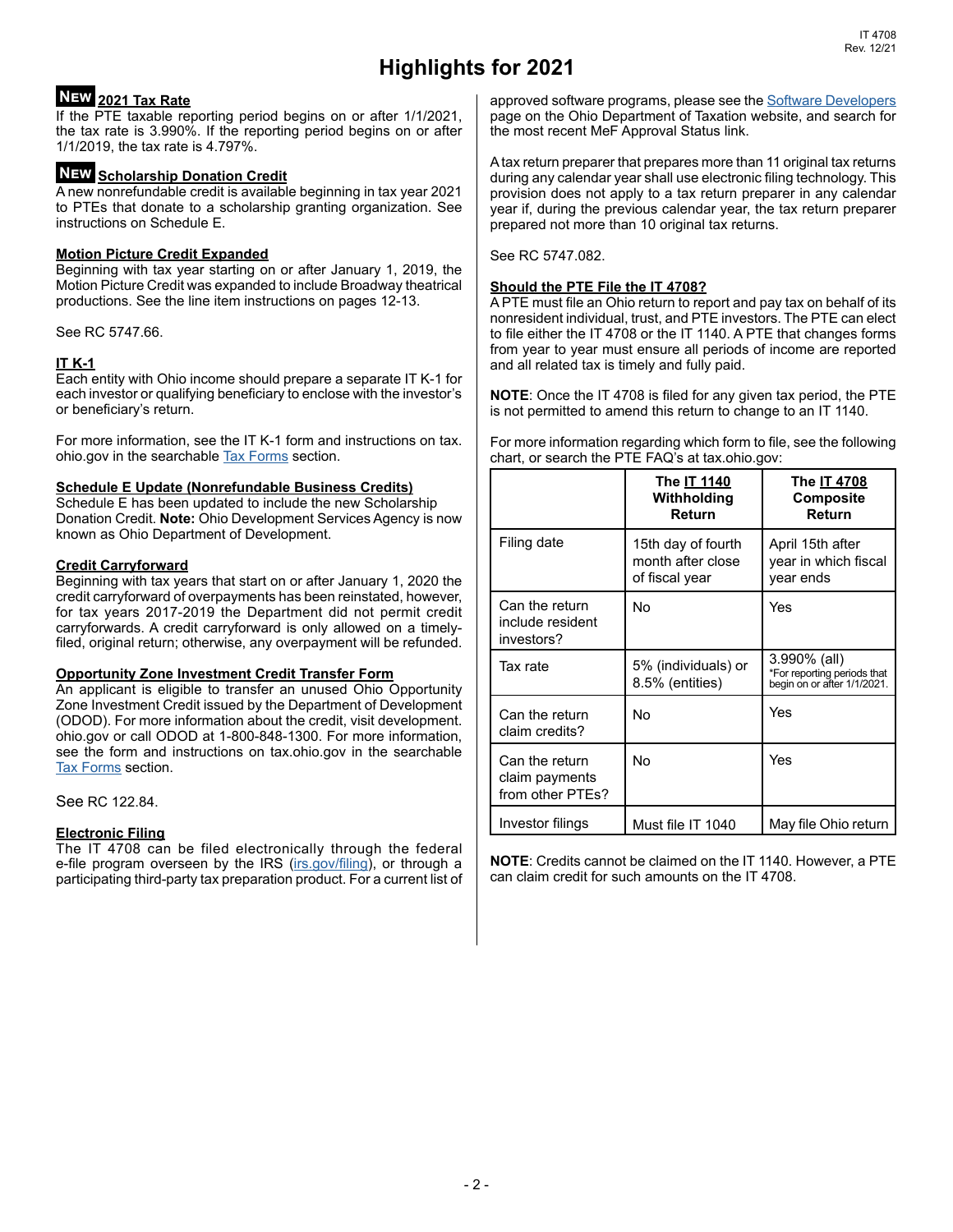## **Filing Tips**

#### **Provide a Current Address**

The Department uses the most up-to-date address on file to send correspondence, billings, assessments, and refunds. If the address is not correct, refunds and notices will be mailed to the incorrect address. To update an address, check the box above the address line on the return **or** visit the [Business Address Update](https://tax.ohio.gov/wps/portal/gov/tax/search/?1dmy&urile=wcm%3apath%3a/Ohio%20Content%20English/tax/business/resources/business-address-update-form) page at tax.ohio.gov to change the address.

#### **Verify the IT 4708 and UPCs are for the Correct Tax Year**

The Department releases new forms and UPCs each tax year. Do NOT cross out the year at the top of the IT 4708 or UPC and write in a new one, as doing so will delay the processing of the IT 4708 or UPC. A PTE with tax year ending during calendar year 2021 must file the 2021 IT 4708.

#### **Maintain a Bank Account**

The Department cannot change the name on a refund check, or issue the check directly to an investor, due to the closing or termination of a business.

#### **Reprint Corrected Software-Generated Paper Returns**

If the printed software-generated return from a tax preparation program subsequently requires changes on the return, do not write in the changes. Instead, use the software to make the necessary changes, save, and reprint the return. The Department's system will not pick up handwritten changes on returns generated by tax preparation software.

#### **Complete All Applicable Schedules on the Return**

When filing via a software program, complete all relevant schedules and do not override any line items. Information from schedules on the IT 4708 flows to other lines that are used to calculate the tax liability. If the schedules are not completed, a value of zero will flow to the corresponding lines, which will override any amounts that may have been entered. The return will be recalculated accordingly, resulting in a potential billing notice or reduced refund.

#### **Report Apportionment Ratio and Ownership Percentage**

Enter percentages and ratios in decimal format (e.g., report 30.09% as .3009). Report 100% as 1.0000. Enter apportionment ratios in decimal format and carry to six decimal places. In addition, do not enter text (e.g., "null" or "zero") in numeric fields.

#### **Enter Estimated Payments and Credits on Correct Lines**

Incorrect reporting of the payments and credits may result in a denied/reduced refund or bill. If the entity receives an IT K-1 reporting a PTE payment or credit from another entity on its behalf, do not report these as estimated payments.

Report refundable business credits on Line 19 of Schedule I and on Schedule V – Refundable Business Credits ONLY. Do not claim nonrefundable credits on this schedule. Instead, claim nonrefundable credits on Schedule E and Line 11.

Report nonrefundable business credits on Line 11 of Schedule I – Taxable Income, Tax, Payments and Net Amount Due Calculations ONLY. You must include a copy of Schedule E – Schedule of Nonrefundable Business Credits, and include copies of the required certificates. Do not use Schedule E to claim refundable credits. Instead, claim refundable credits on Line 19 of Schedule 1.

#### **Provide Supporting Documents**

Attach the appropriate documentation specified on the IT 4708 to validate the amounts reported, such as IT K-1s to verify income/ withholding flowing from another PTE to the filer, and from the filer to an investor, copies of required certificates issued for nonrefundable credits, and any other documents providing clarification.

#### **Report the Proportionate Share of Income and Credits**

A PTE is only permitted to claim the portion of credits belonging to the investors whose income is reported on the IT 4708 return.

**Example:** Four individuals each own 25% of Entity B. Two of the individuals are Ohio residents (i.e., non-qualifying investors) and two are nonresidents of Ohio (i.e., qualifying investors). Entity B owns 100% of Entity A. Entity A pays \$1,000 in Ohio pass-through entity tax.

Entity B files an IT 4708, but only includes the nonresident investors and their share of the PTE's income on the return (50% of the total). While Entity B can claim taxes paid by Entity A as a credit on its IT 4708, it is limited to claiming only the portion of the credit belonging to the investors included on the return of \$500 (50% of \$1,000). The resident investors should claim their share of the credit (\$250 each) when they file their Ohio IT 1040 returns.

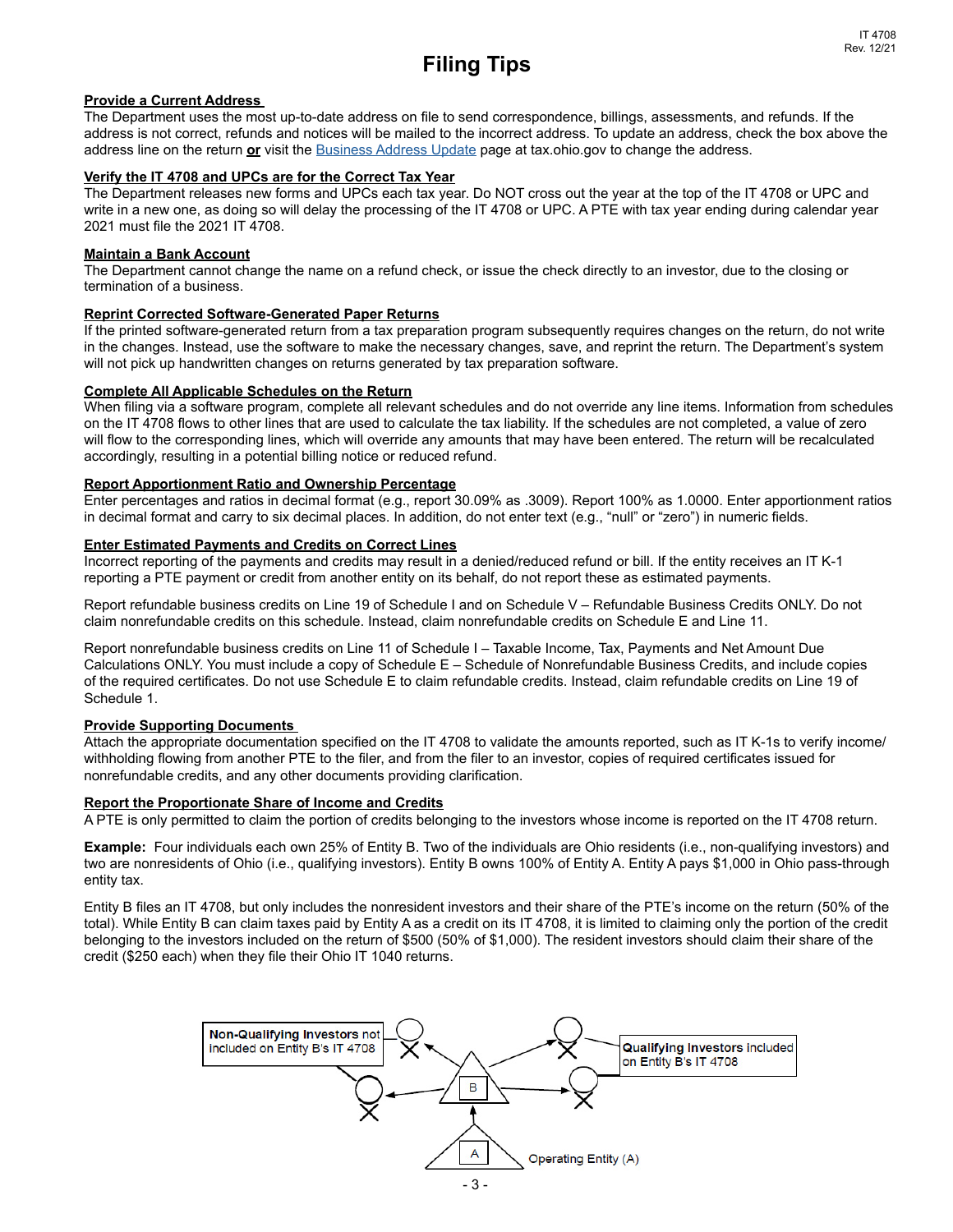## **Payment Options**

#### **First-Time Filers: Submit PTE Registration Form Before First Estimated Payment**

If the PTE is a first-time filer, submit the Pass-Through Entity and Fiduciary Income Tax Registration Form before submitting the first estimated payment. The form can be found on the tax.ohio.gov website in the **[Tax Forms](https://tax.ohio.gov/wps/portal/gov/tax/individual/get-a-form)** search. **Failure to submit the registration form may result in a delay in processing the estimated payment(s), resulting in a billing notice or refund delay.**

#### **Submit a Separate Check for Each Balance**

A separate check is required for each tax return payment, estimated payment, billing/assessment payment, etc. The Department cannot apply a single check to multiple balances. The check or money order should be made payable to "Ohio Treasurer of State" with identifying information on the memo line, including:

- Federal employer identification number **(FEIN)**,
- Tax form using the payment (IT 4708);
- **Tax year** end for the payment (mm-dd-yy).

#### **Using Payment Coupons Created by Third-Party Software**

Before submitting a payment coupon created by third party software, please verify the reporting period end date matches the softwaregenerated Key ID numbers and the number string at the bottom of the payment coupon, in the format MMYY. **If mismatched, the payment will be misdirected, causing a delay in processing the estimated payment(s), resulting in a billing notice or refund delay.** Please contact the third-party software company's support line to resolve.

#### **Methods for Making PTE and Fiduciary Income Tax Payments**

**1. Electronic Funds Transfer (EFT):** Estimated payments may be remitted by EFT via the Ohio Treasurer of State's website eft.tos.ohio.gov.

If no previous payments were made via EFT with the Ohio Treasurer of State, complete the EFT Agreement Form. The agreement form may be submitted by email to the TOS at eft@tos.ohio.gov, or faxed to (614)752-5377. Please allow 72 hours for an email response for authorization to register.

Once authorized, register for EFT payments at EFT Registration and select the appropriate PTE form tax type (1140, 4708, 1041) from the drop down menu. After selecting a tax type, you will be prompted to enter the Ohio account number or Federal Employer Identification Number (FEIN). **Please enter the FEIN in both boxes.**

Questions about the EFT payment process should be directed to the Ohio Treasurer of State by calling (877)338-6446.

- **2. Check or Money Order:** Make check or money order payable to "Ohio Treasurer of State." A payment made by a check or money order must be submitted with the appropriate Ohio Universal Payment Coupon (UPC) based on the form filed. All UPCs can be found on the tax.ohio.gov website in the searchable **[Tax Forms](https://tax.ohio.gov/wps/portal/gov/tax/individual/get-a-form)** section by entering "UPC" in the Form Title or Number field. Please mail the payment and UPC to the address on the UPC or hand deliver to our self-service walk-in center.
- **3. Electronic Check:** When filing electronically through an approved software program, the PTE or fiduciary has the option to make a payment by electronic check in the form of an Electronic Funds Withdrawal, or direct debit. The direct debit option is only available for e-filed returns. For mailed returns created from an approved software program, the options for payment are 1) Electronic Funds Transfer (EFT), or 2) check or money order, as listed above.

For a current list of approved software programs, please see the **[Software Developers](https://tax.ohio.gov/wps/portal/gov/tax/business/resources/softwaredevelopers)** page on the Ohio Department of Taxation website, and search for the most recent "MeF Approval Status" link.

Please contact the software companies directly for their electronic payments support.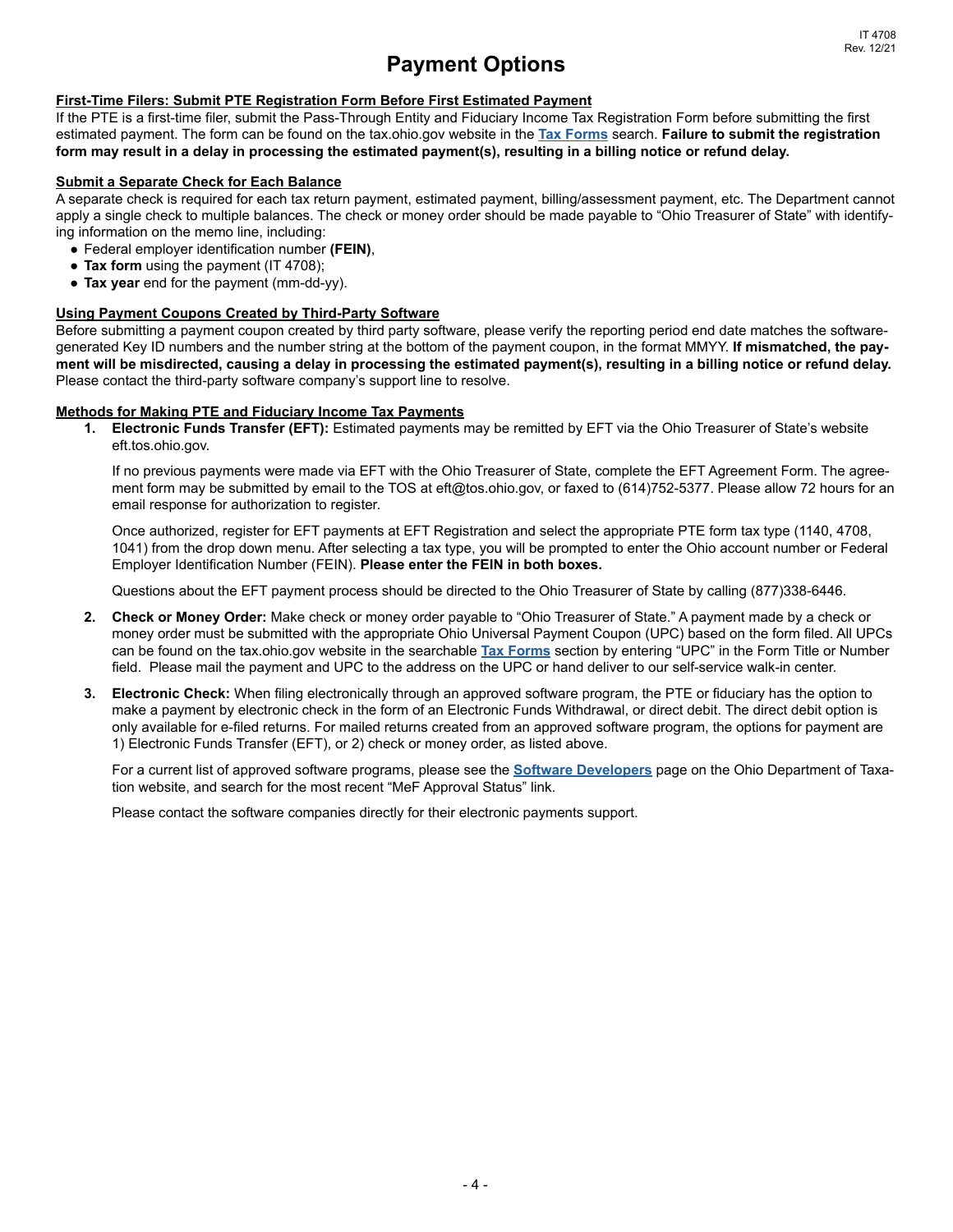## **Payment Options Continued**

#### **Completing the Universal Payment Coupon (UPC)**

Each payment made by check or money order must be submitted with the appropriate Ohio Universal Payment Coupon (UPC). Application of payments is driven by the UPC used and is based on which form is filed (i.e., IT 1041, IT 4708, or IT 1140). Each UPC allows the Taxpayer to make either an estimated payment ("ES" payment) or payment submitted with the tax return ("P" payment). **Only one type of payment can be made on each UPC submitted.**

All UPCs can be found in the **[Tax Forms](https://tax.ohio.gov/wps/portal/gov/tax/individual/get-a-form)** field by entering "UPC" in the Form Title or Number field.

The **IT 4708 UPC** is used by PTE to make either an estimated payment (IT 4708ES) or a payment submitted with the return (IT 4708P). When completing the UPC:

- Enter the filing period start date and end date in the format mm-dd-yy;
- Select either the IT 4708ES or IT 4708P;
- Enter the correct entity type code in the box above the payment amount (\*see codes on instructions page above UPC);
- Enter the amount of payment as a whole number without a decimal, as the UPC features a preprinted ".00."

#### **Sample IT 4708 UPC: This form must be included with each check or money order.**



#### **Include a Check or Money Order with each IT 4708 UPC**

Payable to "Ohio Treasurer of State" with identifying information on the memo line, including:

- Federal employer identification number (**FEIN**),
- Tax form using the payment (IT 4708);
- **Tax year** end for the payment (mm-dd-yy).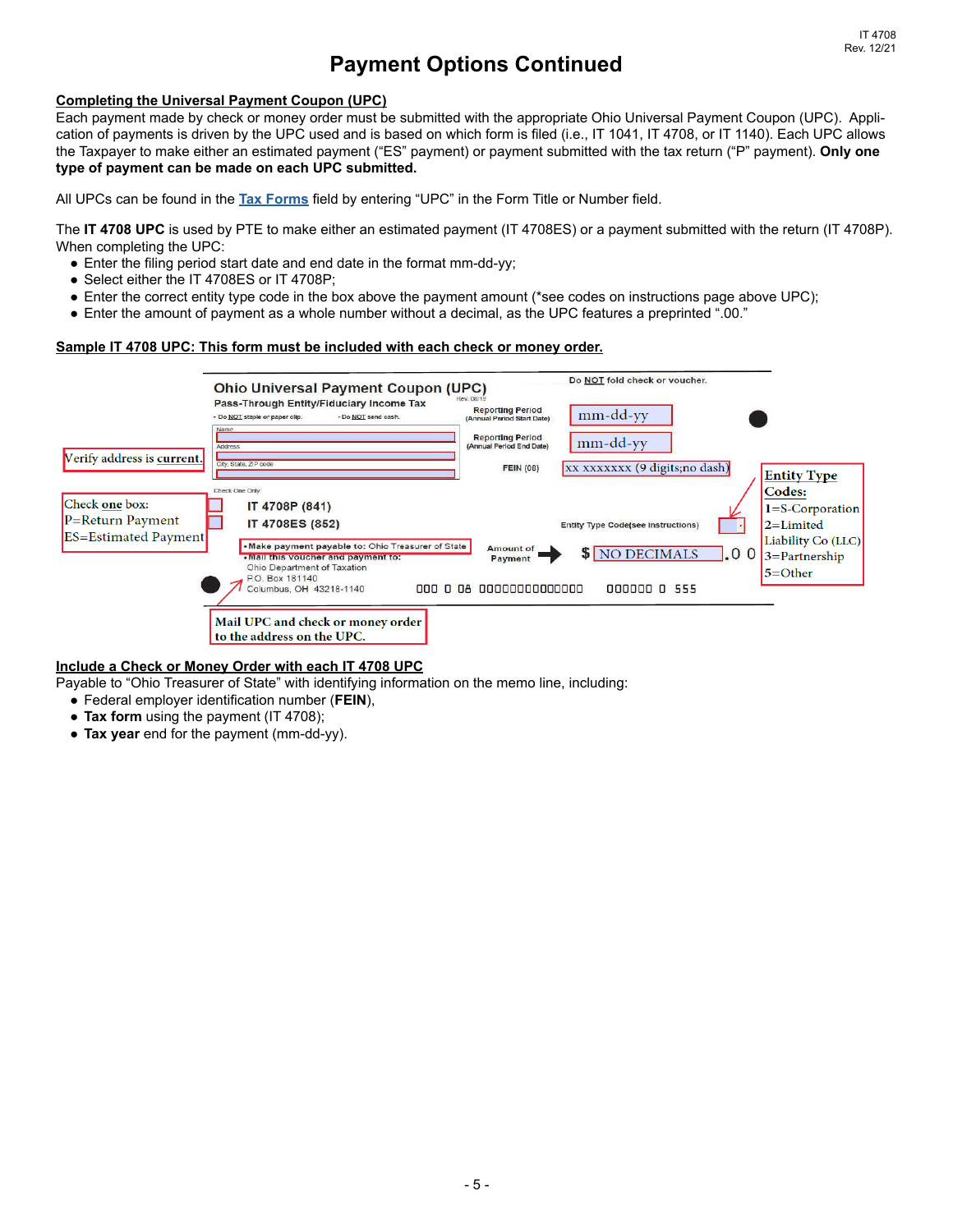## **2021 Ohio IT 4708 General Instructions**

**Note:** Ensure tax return pages are in numerical order. Include any attachments after the return. The return and supporting schedules are on the [Tax Forms](https://tax.ohio.gov/wps/portal/gov/tax/individual/get-a-form) page [tax.ohio.gov.](https://tax.ohio.gov/wps/portal/gov/tax/individual/get-a-form)

#### **What is a Pass-Through Entity (PTE)?**

A "pass-through entity" is an S corporation, partnership, or limited liability company (LLC). A PTE is also any other person, except an individual, trust, or estate, that is not classified as a C corporation for federal tax purposes. See R.C. 5747.01(K) and 5733.04(O).

#### **Who Should File Form IT 4708?**

The IT 4708 is a composite income tax return a PTE elects to file on behalf of its qualifying investors. It is filed in lieu of the IT 1140 (the PTE withholding return). Unlike the IT 1140, a PTE can use the IT 4708 to claim credits or payments made on its behalf by other PTEs. The election to file the IT 4708 applies only for one tax year and once made, is binding and irrevocable.

**Note:** A trust **cannot** file the IT 4708. See R.C. 5747.08(D).

#### **Which Investors Can Be Included on Form IT 4708?**

The PTE can elect to include **any qualifying investor**, other than a C Corporation or other exempt entity, on form IT 4708. This includes individuals (both residents and nonresidents), estates, trusts, and other PTEs. The PTE can include an investor on the IT 4708, regardless of how another PTE files on the investor's behalf.

If an investor's only Ohio-sourced income is included on the IT 4708, the investor is not required to file an Ohio individual income tax return for the tax year. However, the investor may choose to file an income tax return (e.g. form IT 1040 or IT 1041) and claim a refundable credit for taxes paid by the PTE on the IT 4708.

See R.C. 5747.08(D)(1)(a) and (3); 5747.08(I).

#### **How Does Ohio Law Define Business and Nonbusiness Income?**

"Business income" is income, including gain/loss arising from any of the following:

- Transactions, activities, and sources in the regular course of a trade of business operation;
- Real, tangible, and intangible property if the acquisition, rental, management, and disposition of the property constitute integral parts of the regular course of a trade or business operation;
- A partial or complete liquidation of a business, including gain or loss from the sale or other disposition of goodwill;
- Compensation and guaranteed payments paid by a passthrough entity, or a professional employer organization on its behalf, to an investor who directly or indirectly owns 20% or more of the entity.

Nonbusiness income is any income other than business income.

#### **How Does an Entity Determine What Income is Business Income?**

- Business income can be determined by using either of two tests:
	- Transactional Test: Looks to the nature, frequency and regularity of the transaction;
	- Functional Test: Looks to whether the property was integral to the trade or business, or if it generated business income in the past.

Generally, all income from a PTE is presumed to be business income.

See R.C. 5747.01(B).

#### **Can a PTE Claim a Net Operating Loss (NOL) on the IT 4708?**

PTEs are not permitted to claim an NOL deduction on the IT 4708. Instead, investors who want to utilize an NOL deduction must file the IT 1040.

#### **How Does a PTE Determine its Ohio Taxable Year?**

A PTE's taxable year for Ohio income tax purposes is the same as its taxable year for federal income tax purposes.

**However,** when filing the IT 4708 return the PTE must file a single return that includes all tax periods and aggregates all income and expenses for the investor(s). An IT 4708 cannot be filed for "short periods". See R.C. 5747.08 Rev. 12/21

IT 4708

#### **When is the Return Due?**

A PTE with a taxable year end during calendar year 2021 must file its 2021 IT 4708, including copies of its IT K-1s, by April 18, 2022.

#### **Filing Extensions**

The extension due date for filing the IT 4708 is September 15, 2022, provided the PTE qualifies for an IRS extension of time to file. Ohio does not have an extension request form but honors the IRS extension. Include a copy of the IRS extension or IRS acknowledgement, and/or the extension confirmation number if electronically filed. However, if the PTE has a fiscal year end, it may have a different extension due date. See table below.

An extension of time to file does not extend the time for payment of the tax due. The PTE must make extension payments by April 18, 2022 with the required IT 4708 UPC by searching for UPC in the Form Title or Number field on the [Tax Forms](https://tax.ohio.gov/wps/portal/gov/tax/individual/get-a-form) page at [tax.ohio.](http://tax.ohio.gov) [gov.](http://tax.ohio.gov) Interest will accrue on any tax not paid by April 18, 2022, and penalties may also apply.

| TY 2021 Due Dates and Extended Due Dates |                               |                          |                                |                          |  |  |
|------------------------------------------|-------------------------------|--------------------------|--------------------------------|--------------------------|--|--|
| <b>Fiscal Year</b><br>Ends               | <b>IRS Due</b><br><b>Date</b> | lOhio Due<br><b>Date</b> | <b>IRS Ext.</b><br><b>Date</b> | <b>Ohio Ext.</b><br>Date |  |  |
| 1/31/21                                  | 4/17/21                       | 4/18/22                  | 10/15/21                       | 4/18/22                  |  |  |
| 2/21/21                                  | 5/15/21                       | 4/18/22                  | 11/15/21                       | 4/18/22                  |  |  |
| 3/31/21                                  | 6/15/21                       | 4/18/22                  | 12/15/21                       | 4/18/22                  |  |  |
| 4/30/21                                  | 7/15/21                       | 4/18/22                  | 1/18/22                        | 4/18/22                  |  |  |
| 5/31/21                                  | 8/16/21                       | 4/18/22                  | 2/15/22                        | 4/18/22                  |  |  |
| 6/30/21                                  | 9/15/21                       | 4/18/22                  | 3/15/22                        | 4/18/22                  |  |  |
| 7/31/21                                  | 10/15/21                      | 4/18/22                  | 4/18/22                        | 4/18/22                  |  |  |
| 8/31/21                                  | 11/15/21                      | 4/18/22                  | 5/17/22                        | 5/16/22                  |  |  |
| 9/30/21                                  | 12/15/21                      | 4/18/22                  | 6/15/22                        | 6/15/22                  |  |  |
| 10/31/21                                 | 1/18/22                       | 4/18/22                  | 7/15/22                        | 7/15/22                  |  |  |
| 11/30/21                                 | 2/15/22                       | 4/18/22                  | 8/15/22                        | 8/15/22                  |  |  |
| 12/31/21                                 | 3/15/22                       | 4/18/22                  | 9/15/22                        | 9/15/22                  |  |  |

See R.C. 5747.08(G) and Ohio Admin Code 5703-7-05.

#### **Estimated Tax Payments**

The PTE must make estimated tax payments with the IT 4708ES Universal Payment Coupon (UPC) for the entity's taxable year if the PTE's estimated tax liability after credits is greater than \$500. The interest penalty applies to estimated payments not timely made. For more information, see page 8.

#### **Due Dates for Estimated Tax Payments**

If any filing due date set forth below falls on a weekend or on a holiday, then the due date becomes the first business day thereafter.

| Due Date for Estimated Payments                                    | % Cumulative Estimated Payments<br>Made |
|--------------------------------------------------------------------|-----------------------------------------|
| On or before the 15th day of the 4th<br>month of the taxable year. | 22.5% of the current year tax liability |
| On or before the 15th day of the 6th<br>month of the taxable year. | 45% of the current year tax liability   |
| On or before the 15th day of the 9th<br>month of the taxable year. | 67.5% of the current year tax liability |
| On or before the 15th day after the<br>close of the taxable year.  | 90% of the current year tax liability   |

- 6 -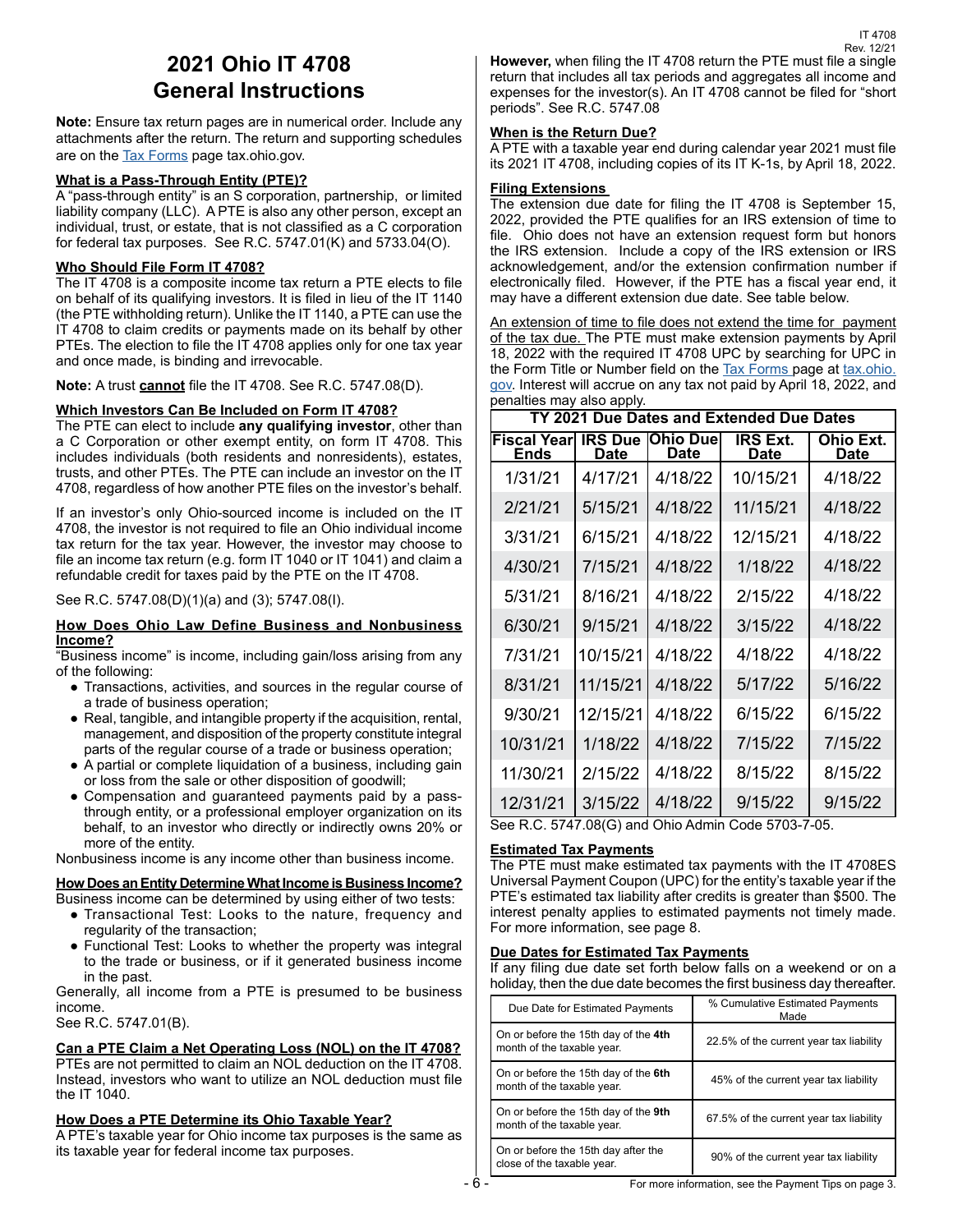#### **Does Ohio Follow the Alternative Preparer Signature Procedures?**

The Department follows federal Notice 2004-54. However, the paid preparer **must** print (not sign) his/her name if the PTE authorizes the preparer to discuss the return with the Department. Preparers with a Preparer Tax Identification Number (PTIN) must provide it on all returns.

See R.C. 5703.262(B) and 5747.08(F).

#### **Can the PTE's Tax Preparer Contact the Department About the IT 4708?**

The PTE can check the box above the tax preparer's name on page 2 of the return to authorize the preparer to:

- Contact the Department about the status of the PTE return, payments, or refund;
- Provide the Department with information missing from the PTE's return; AND
- Respond to inquiries or notices from the Department related to the return.

See R.C. 5747.08(J).

#### **How Does a PTE Determine its Ohio Method of Accounting?**

A PTE's method of accounting on its Ohio return is the same method it used for federal income tax purposes. See R.C. 5747.45(B).

#### **When Should the PTE Complete the IT K-1?**

The IT K-1 allows the PTE to report its income, adjustments, credits, and apportionment information to its investors. The information is used by the PTE's investors when completing the IT 1040, IT 1041, or IT 4708.

The PTE must complete two copies of the IT K-1 for each investor whose income is included on the IT 4708. One copy of the IT K-1 must be included when filing the IT 4708. The other copy should be provided to the investor.

The IT K-1 is available in the searchable [Tax Forms](https://tax.ohio.gov/wps/portal/gov/tax/individual/get-a-form) section at tax. ohio.gov. For additional information, please see the IT K-1 category in the PTE FAQs at tax.ohio.gov.

#### **Amended Returns**

#### **When to Amend**

The PTE can file an amended IT 4708 to report changes to the originally filed return(s). An amended return can result in either a tax due or a refund based on the changes. Under certain circumstances, an amended return may be required. To amend the IT 4708 the PTE should file a new return showing the original amounts for any item that remains unchanged and reflecting all proposed changes; indicate that it is amended by checking the box at the top of page 1.

Please include a copy of the following with the amended return:

- Any canceled checks used as payment on the originally filed return; AND
- Supporting documentation that reflects the reason(s) for filing the amended return.

**Note:** Amended return processing may take at least 180 days from the date of receipt.

For additional information, see tax.ohio.gov for [FAQs](https://tax.ohio.gov/wps/portal/gov/tax/help-center/faqs#page=1).

#### **When Not to Amend Your Return**

Some common mistakes may not require an amended return. Some examples include:

- Math errors;
- Missing pages or schedules;
- Demographic errors;
- Missing income statements (W-2, 1099, K-1) or credit certificates.

In these situations, the department will either make the corrections to the return or contact the PTE to request the needed documentation.

#### **Requesting a Refund**

The PTE may want to amend the return to request an additional credit, deduction or payment. Such changes may result in a refund. The PTE has four years from the date of the payment to request a refund. The PTE must include supporting documentation to substantiate the changes reported on the amended return. Some common required documentation includes:

- The federal return, including applicable schedules and attachments;
- Copies of the income statements (W-2, 1099, etc.);
- IT K-1s or credit certificates from ODOD.

#### **Reporting Additional Tax Due**

The PTE should amend the return to report additional income or reduce a previously claimed credit or deduction. Such changes may result in additional tax due. Payment should be included with the amended return using an IT 4708 UPC payment coupon

#### **Changes to the Federal Return**

If the IRS makes changes to the federal return, either based on an audit or an amended return, and those changes affect the Ohio return, the PTE is required to file an amended IT 4708. **DO NOT** file your amended Ohio return until the IRS has finalized the changes to the federal return. Once the changes are finalized, please include a copy of all the following:

- The federal amended 1065 OR 1120S; AND
- The IRS acceptance letter.

**Note:** Instead of including a copy of these documents, the PTE may submit a copy of the IRS Tax Account Transcript reflecting the updated federal return information.

The amended IT 4708 should be filed no later than 90 days after the IRS completes its review of the federal return. Failure to file the return within this time period may result in an assessment or a denial of the refund claim.

The 90 days begins to run when:

- The period for the federal appeal has expired, **or**
- The date a federal settlement agreement is signed.

See R.C. 5747.10.

#### **File Prior to Out of Statute**

Ohio's pass-through entity and fiduciary income taxes generally have a four-year statute of limitations. The Department has four years to issue an assessment from the later of when the return was due or filed. The PTE or fiduciary has four years from the date of the payment to request a refund. Please see the table below for details.

| Tax Year | Due Date | Timely Payment or Withholding Out-of-Statute Date |
|----------|----------|---------------------------------------------------|
| 2017     | 4/18/18  | 4/18/22                                           |
| 2018     | 4/15/19  | 4/17/23                                           |
| 2019     | 7/15/20  | 7/15/24                                           |
| 2020     | 5/17/21  | 5/19/25                                           |
| 2021     | 4/18/22  | 4/20/26                                           |

#### **Schedule I – Taxable Income, Tax, Payments and Net Amount Due Calculations**

Income recognized by a PTE is considered business income.

**Note:** Amounts reflected in Schedule I are the combined amounts of income and adjustments ONLY for those investors who are participating in the filing of this return.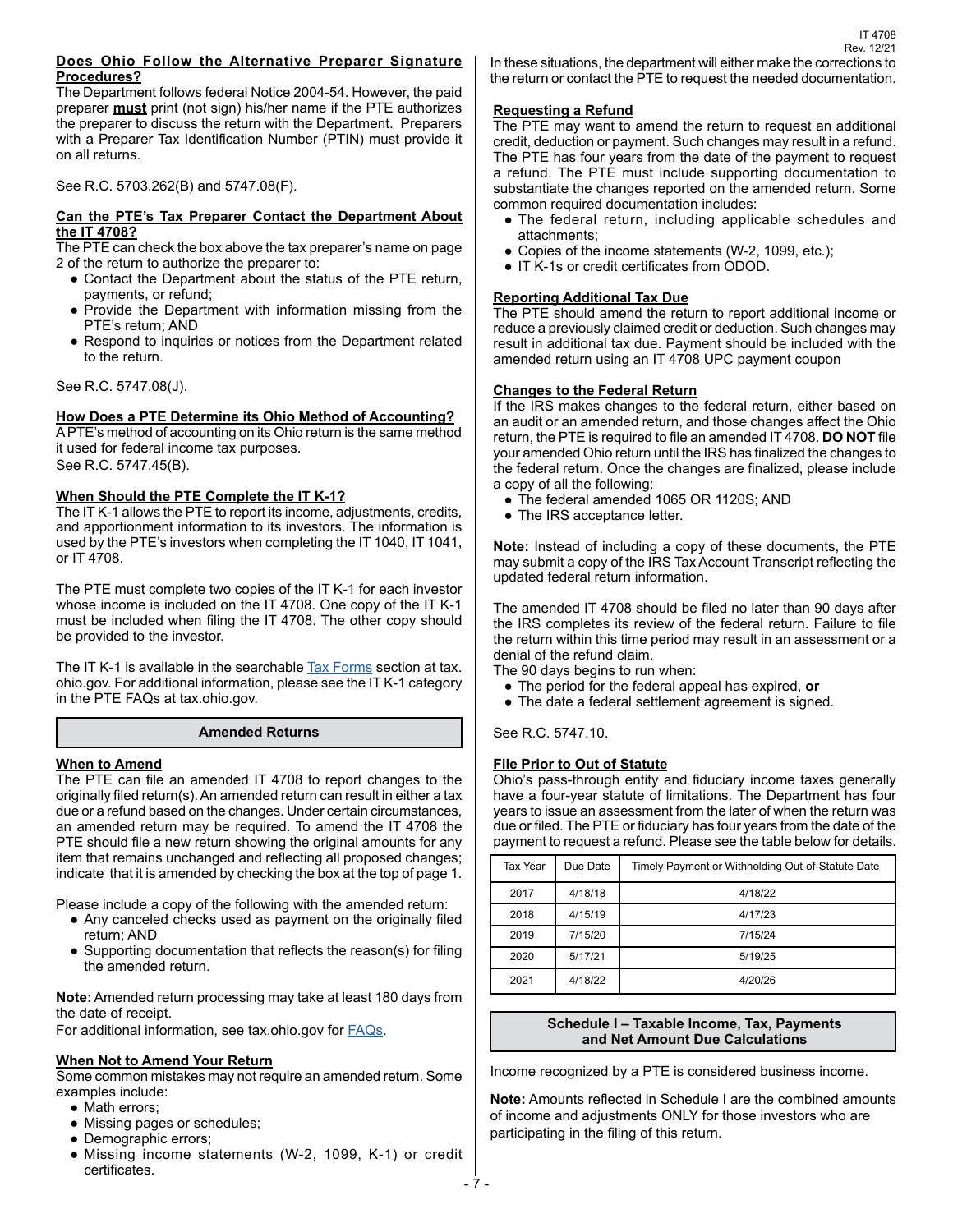This line must equal line 36 (the sum of lines 27 through 35); a difference will delay processing of the return and may result in a billing or reduced refund.

#### **Line 2 – Total Deductions from Schedule III, line 41**

This line must equal line 41 (the sum of lines 37 through 40); a difference will delay processing of the return and may result in a billing or reduced refund.

#### **Line 4 – Net Allocable Nonbusiness Income (Loss)**

Generally, income earned by a PTE is apportionable business income. If income is shown on this line, the PTE must provide a narrative and schedule explaining the types of income included on this line and why they are nonbusiness income.

The types of income which MAY be excluded are all types and classifications of income from an investment pass-through entity (IPTE) attributable to the distributive shares of income from other PTEs and certain other net income items as listed in R.C. 5733.401(C) (1).

Failure to include the explanation will delay processing of the return and may result in a billing or reduced refund.

#### **Line 8 – Net Nonbusiness Income (Loss) Allocated to Ohio**

If income is shown on this line, the PTE must provide a narrative and schedule explaining the types of income included on this line and why they are nonbusiness income.

An investment pass-through entity (IPTE) will include Ohio income from other PTEs as listed on the IT K-1, line 2a, Ohio portion; include the IT K-1s for verification. Failure to include this information will delay processing of the return and may result in a billing or reduced refund.

See R.C. 5747.20, 5747.21, 5747.212, 5747.221 and 5747.231; 5733.401.

#### **Line 10 - Tax Rate**

For reporting period beginning on or after January 1, 2021, the tax rate is 3.990%. For reporting period January 1, 2019 to December 31, 2020, the tax rate is 4.797%. For reporting period prior to January 1, 2019, the tax rate is 4.997%.

#### **Line 11 – Nonrefundable Business Credits**

A PTE claiming nonrefundable business credits must include Schedule E when filing its return. The PTE can only claim the distributive share of direct and indirect nonrefundable business credits attributable to those investors whose income is included on this return.

#### **Line 13 – Interest Penalty on Underpayment of Estimated Tax**

A PTE that does not make timely, sufficient estimated payments may be subject to the 2210 interest penalty. A PTE filing the IT 4708 should use pages 1 and 2 of the Ohio IT/SD 2210 to determine if an interest penalty is due, and if so the interest penalty amount. This form is available in the **Tax Forms** section of tax.ohio.gov.

Note: A PTE may be subject to the interest penalty even if it is due a refund when filing its return.

See R.C. 5747.09(D) and (E).

#### **Line 14 - Ohio IT 4708 UPC Payments**

Enter estimated payments made with an IT 4708 UPC or EFT payments made through the Ohio Treasurer of State for this tax year applied to this return.

Enter the portion of estimated payments made with an IT 1140 UPC for this tax year to be applied to this IT 4708. This will result in a delay in processing the return. These amounts cannot also be claimed on an IT 1140.

#### **Line 16 - Ohio IT 4708 Estimated (UPC) Payments Claimed on IT 1140**

- Report the portion of any IT 4708 estimated payments made for the tax year on a IT 4708 UPC (reported on line 14) that the taxpayer wants the Department to apply to an IT 1140 being filed for the same tax year; OR
- If an amended IT 4708 is being filed and the original 4708 reported an overpayment, enter the portion of the 4708 estimated payments transferred to the 1140 as originally reported on line 16 of the return PLUS any refund received on the originally filed return.

#### **Line 19 – Total Refundable Business Credits**

This line must equal line 52 from Schedule V; a difference will delay processing of the return and may result in a billing or reduced refund.

**NOTE:** The PTE can only claim the distributive share of direct and indirect refundable business credits attributable to those investors whose income is included on this return. Provide IT K-1s to verify credits claimed.

#### **Line 22 – Amount of Line 21 to be Credited to Year 2022 Tax Liability**

Beginning with filing periods that start on or after January 1, 2020 the credit carryforward of overpayments has been reinstated, however for tax years 2017-2019 the Department did not permit credit carryforwards. A credit carryforward is only allowed on a timelyfiled, original return; otherwise, any overpayment will be refunded.

#### **Line 23 – Amount of Line 21 to be Refunded**

**Interest on Overpayments**. Once the return has been verified, if the refund exceeds one dollar it will be refunded to the PTE. The PTE will receive interest on the refund from the date of payment until the date of the refund if the amount is not refunded within 90 days of the later of the return's due date, or the date the return was filed.

During calendar year 2022, interest accrues on overpayments at an annual rate of 3%.

See R.C. 5747.11(B) and (C)(1).

#### **Line 25 – Interest Due on Late Payment of Tax**

Interest is due on any unpaid tax exceeding one dollar from the unextended due date until the date the tax is paid. An extension of time to file does not extend the payment due date. The interest rate for calendar year 2022 is 3%.

See R.C. 5747.08(G).

#### **Line 26 – Total Amount Due**

Make payments by:

- Electronic check through an approved software program when filing electronically,
- Electronic funds transfer (EFT) through the Ohio Treasurer of State; OR
- Sending a personal check / money order with the Ohio UPC.

For questions regarding the EFT payment program, see the Electronic Funds Transfer Via Ohio Treasurer of State (TOS) at [Business Tax - Pay Online](https://tax.ohio.gov/wps/portal/gov/tax/business/pay-online/businesspayonline ) at tax.ohio.gov.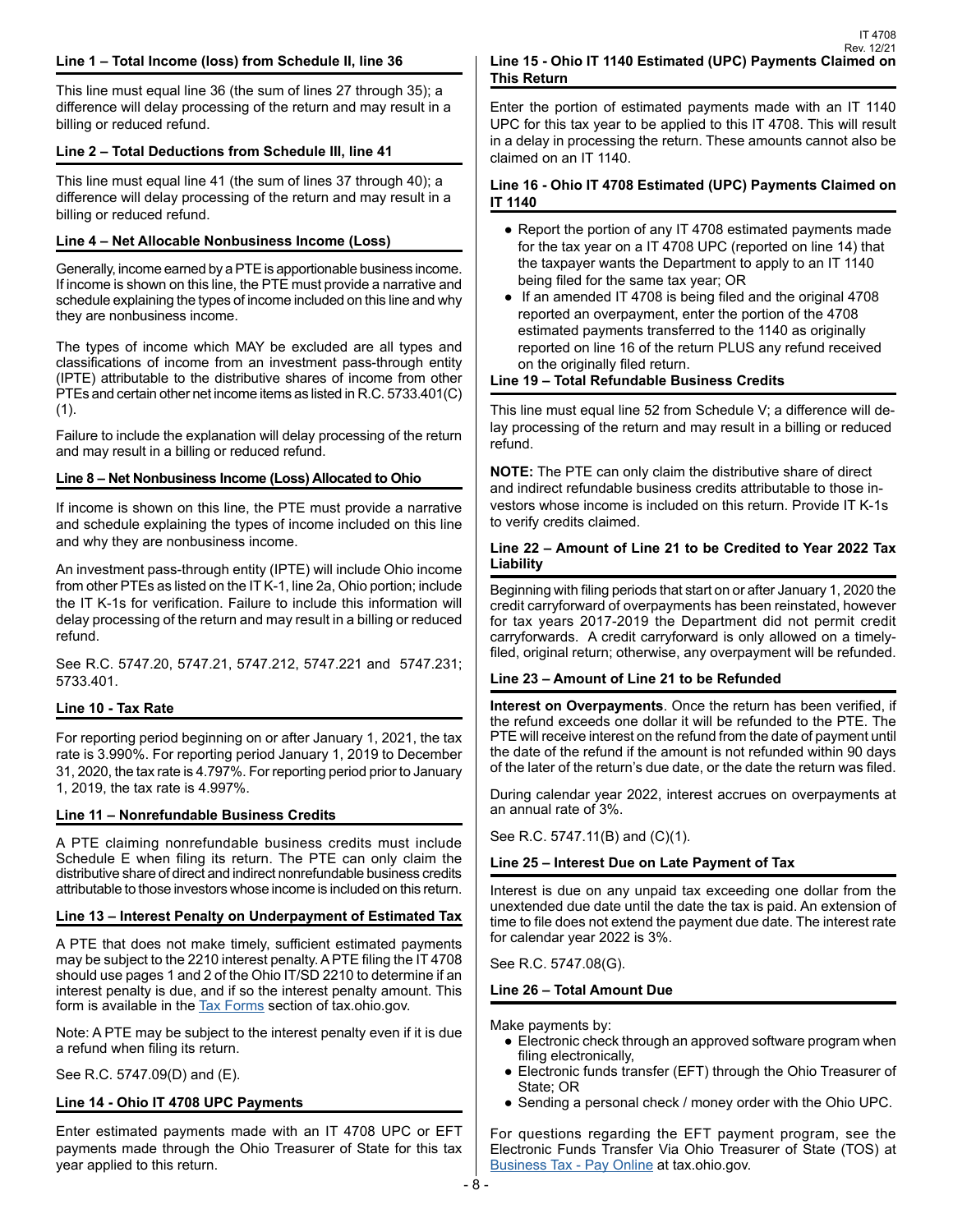**Note:** Amounts reflected on Schedule II are the combined amounts of income and adjustments **ONLY** for those investors who are participating in the filing of this return. The amounts included are those which, pursuant to the Constitution of the United States, the Constitution of Ohio, or any other Ohio or federal law, are subject to a tax measured by net income.

Generally, all income from a PTE is presumed to be business income. See R.C. 5747.01(B).

#### **Line 28 – Related Member Adjustments**

All pass-through entities are required to add back **expenses or losses** paid or incurred with respect to transactions involving **related members**. A "related member" is:

- Any person described in IRC §1563(e) that owns at least 40% of the PTE;
- Any individual investor, or the investor's spouse, child, grandchild, or parent if combined they own at least 50% of the PTE;
- An investor that is a partnership, estate, trust, or corporation, or the investor's partnership, estate, trust, or corporation if combined they own at least 50% of the PTE; OR
- A corporation, or a party related to the corporation that would require an attribution of stock from the corporation to the party or from the party to the corporation if the PTE owns at least 50% of the corporation.

Ownership includes: direct, indirect, constructive, and beneficial.

- **Direct** Investor owns a PTE with no other owners in between.
- **Indirect** Investor owns a PTE that owns another PTE.
- **Constructive** Person is not an investor but is deemed to own the PTE through attribution because of their relationship to one of the PTE's investors.
- **Beneficial** Person is a beneficiary of a trust or estate, and thus is treated as an "owner" of the asset. .

**Note:** The attribution rules in IRC §318 apply for purposes of evaluating the ownership requirements. See the PTE FAQs at tax. ohio.gov for additional examples.

Common expenses and losses subject to add back when paid to a related member include:

- Management fees;
- Interest expenses;
- Rents and royalties;
- Compensation paid to an individual investor's family members or other entities;
- Expense sharing, or "common paymaster" arrangements.

For more information, see **FAQs** at tax.ohio.gov and the Informa-tion Release [Meaning of "Indirect" Ownership](https://tax.ohio.gov/static/ohio_individual/individual/pitindirectownershipfinal.pdf).

See R.C. 5733.40(A)(3) and (4) and R.C. 5733.04(P), IRC §1563(e), and IRC §318.

#### **Line 29 and 30 – Guaranteed Payments and Compensation**

Enter compensation or guaranteed payments the PTE paid, or a professional employer organization (PEO) paid on behalf of the PTE, to an investor who directly or indirectly owns at least 20% of the profits or capital of the PTE at any point during the tax year. These amounts are reclassified from guaranteed payments/ compensation to a distributive share of income.

**Note:** Agreements that Ohio has with Kentucky, West Virginia, Pennsylvania, Michigan, and Indiana relating to the taxation of compensation do not apply. Compensation paid to a 20% or more investor **must** be included on this line.

**Example 1:** Jim is a Kentucky resident who owns 30% of PTE A. He provides services for PTE A in Kentucky and is paid a wage for his services. Since Jim owns at least 20% of PTE A, his wages are reclassified as a distributive share of income. Thus, the wages are required to be included on PTE A's return as a related member add-back, even though Jim is a Kentucky resident.

**Example 2:** Karen is an Iowa resident who owns 19% of PTE A. Karen receives wages from PTE A. However, since Karen does not own at least 20% of PTE A, her wages are not reclassified as a distributive share of income or added back onto the return as a related member add-back.

See R.C. 5733.40(A)(7).

#### **Line 32 - Portfolio Income(loss) a. - f.**

List the amount of each type of portfolio income (or loss) on each line.

**NOTE:** If the sum of lines 32d and 32e (capital gains/losses) is an overall loss, the amount on line 32e is limited to \$3,000 per participating investor.

#### **Line 34 – Bonus Depreciation Add-Back and Schedule VI, Line 53**

Check the box for the appropriate add-back ratio.

Add 5/6 of Internal Revenue Code (IRC) §168(k) bonus depreciation allowed under the IRC Code. Also, add 5/6 of any qualifying §179 depreciation expense. **However:**

- Replace "5/6" with "2/3" for employers who increase their Ohio income taxes withholding by an amount equal to or greater than 10 percent over the previous year; OR
- Replace "5/6" with "6/6" for taxpayers who incur a net operating loss (NOL) for federal income tax purposes if the loss was a direct/indirect result of the §168(k) and/or §179 depreciation expenses.

If the amount of qualifying §179 depreciation expense is greater than \$200,000, the \$25,000 deduction is reduced dollar for dollar by any amount over \$200,000, per the IRC as it existed as of December 31, 2002.

Using the following lines from federal form 4562, the add-back formula is (line  $12 - $25,000$ ) + line  $14 +$  line 25. The sum of these lines is multiplied by the appropriate ratio.

Additionally, there is **no** requirement to make Ohio's depreciation add-back in **either** of the following circumstances:

- The depreciation is from a PTE, and the investor owns **less than 5%** of the PTE. This is true even if the PTE performed the add-back on its Ohio filing (i.e. the IT 1140 or IT 4708); OR
- A PTE that increases its Ohio income taxes withheld over the previous year's by an amount **greater than or equal to** the sum of §168(k) and/or §179 depreciation amounts.

**Example 1: PTE A has total of \$180,000 subject to add-back for** the current tax year. The \$100,000 of §179 depreciation is from PTE A's business operations. The \$80,000 of §168(k) depreciation is from its distributive share of bonus expense from PTE B.

| Source of<br>Depreciation                      | Add-back Amount<br>(§179 \$25,000) | \$168(k) | Add-back<br>Ratio | Add back<br>Amount |
|------------------------------------------------|------------------------------------|----------|-------------------|--------------------|
| PTEA-<br>operations                            | \$100,000                          | \$0      | 5/6               | \$83.333           |
| PTE B-<br>distributive share/<br>bonus expense |                                    | \$80,000 | 5/6               | \$66,667           |
| Total add-back<br>for tax year:                | \$100,000                          | \$80,000 |                   | \$150,000          |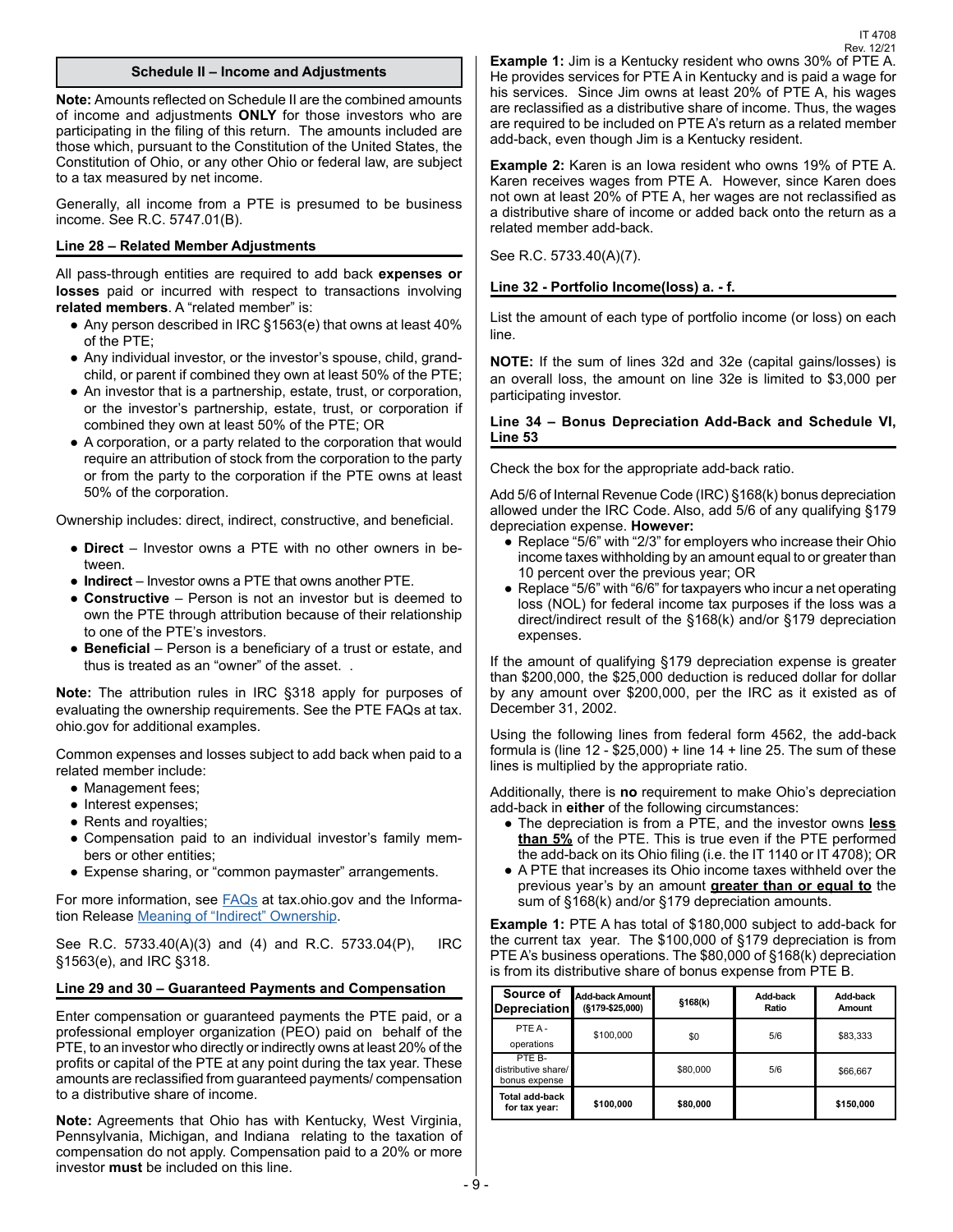| Add-Back - Combined add-back                   |                                                      |          |                   |                    |  |  |
|------------------------------------------------|------------------------------------------------------|----------|-------------------|--------------------|--|--|
| Source of<br><b>Depreciation</b>               | <b>Add-back Amount</b><br>§168(k)<br>(§179-\$25,000) |          | Add-back<br>Ratio | Add back<br>Amount |  |  |
| PTE A-<br>operations                           | \$100,000                                            | \$0      | 5/6               | \$83.333           |  |  |
| PTE B-<br>distributive share/<br>bonus expense | \$0                                                  | \$80,000 | 2/3               | \$53,333           |  |  |
| Total add-back<br>for tax year:                | \$100,000                                            | \$80,000 |                   | \$136,666          |  |  |

**Example 3:** PTE A still has \$180,000 subject to add-back for the current tax year, but its federal taxable income is (\$100,000) (i.e. PTE A has a federal NOL). PTE A would calculate its depreciation add-back as follows:

|                                                |                                    | Add-Back - NOL |                   |                    |
|------------------------------------------------|------------------------------------|----------------|-------------------|--------------------|
| Source of<br><b>Depreciation</b>               | Add-back Amount<br>(§179-\$25,000) | §168(k)        | Add-back<br>Ratio | Add back<br>Amount |
| PTE A-<br>operations                           | \$100,000                          | \$0            | 6/6               | \$100,000          |
| PTE B-<br>distributive share/<br>bonus expense | \$0                                | \$80,000       | 6/6               | \$80,000           |
| Total add-back<br>for tax year:                | \$100,000                          | \$80,000       |                   | \$180,000          |

Put the total year add-back amount on line 53 of Schedule VI.

For additional information, please see the FAQs and R.C. 5733.40(5) and 5747.01(A)(17)(a)(i-v).

#### **Line 35 – Other Income or Deduction and Federal Conformity Additions**

Enter income or deductions not otherwise reported on Schedule II that are part of an investor's distributive share from the PTE. Include a supporting schedule detailing each amount reported on this line, as well as an explanation of why each amount is included on this line. Failure to provide this information may delay the processing of the return.

The following generally **can be included** on this line:

- Section  $59(e)(2)$  depletion amortized on federal Schedule E; include federal form 4562.
- Deductions allocable to royalties appearing on federal Schedule E.
- $§754$  election  $§ 754$  election is made to adjust the basis of partnership property in the event of a sale or exchange of partnership interest, a partner's death, or certain distributions to partners.
- $\bullet$  §743(b) 743(b) provides certain adjustments in the case of a sale or exchange of a partnership interest in which a §754 election is in place.

The following generally **cannot be included** on this line:

- Charitable contributions.
- Any state or federal credit amount, including the research and development tax credit and the work opportunity credit.
- Wage expenses not deducted on the federal return related to work opportunity credit from Ohio Schedule A .
- Itemized deductions from federal Schedule A such as:
	- Interest paid on loan proceeds to purchase investments that is only deductible for individuals who itemize on federal Schedule A.
	- Any expense incurred to generate investment income that is only deductible for individuals who itemize on federal Schedule A.
	- Research and experimental expenditures.
	- Amounts paid for medical insurance and long term care.

#### **Federal Conformity**

This line is also for federal conformity adjustments. For updates on Ohio Conformity, see [Ohio Conformity Updates](https://tax.ohio.gov/wps/portal/gov/tax/search/?1dmy&urile=wcm%3apath%3a/Ohio%20Content%20English/tax/individual/resources/conformity-update) at tax.ohio.gov and R.C. 5701.11.

For more information, see **[FAQs](https://tax.ohio.gov/wps/portal/gov/tax/help-center/faqs#page=1)** at tax.ohio.gov.

#### **Line 36 – Total Income(loss)**

This line **must** equal the sum of line 27 through line 35. A difference will delay processing of the return and may result in a billing or reduced refund.

#### **Schedule III – Deductions**

Lines 37-40 are allowable deductions for those investors that participate in the filing of the IT 4708. Do not include deductions that have already been used to reduce income items included on Schedule II.



DO NOT include deductions solely because they are available to an individual on the federal 1040 or the Ohio IT 1040.

#### **Line 37 –§179 Expense Not Deducted on Line 27**

Enter the amount from Schedule K, line 11 of federal 1120-S or Schedule K, line 12 of federal 1065. Include the federal return with all schedules and statements.

#### **Line 38 – Ohio Depreciation Deduction**

#### Ohio Depreciation Deductions

Use the table on line 54 to calculate the current deductions from the prior year add-back amounts. Deduct:

- 1/5 of prior year 5/6 add-backs;
- 1/2 of prior year 2/3 add-backs; AND/OR
- 1/6 of prior year 6/6 add-backs;

of applicable §168(k) and §179 depreciation add-backs on a prior year's IT 4708 or IT 1140.

**NOTE:** Deduct only amounts that were added back by the PTE on a prior year's IT 1140 or IT 4708. This deduction is available even if the asset is no longer owned by the PTE.

The deduction must be taken in equal increments in consecutive tax years. If the deduction is missed in a taxable year, any unused portion from any given tax year is not eligible to be carried forward. Instead, the PTE would have to amend the prior returns to claim the deduction.

If there is an NOL, the deduction cannot be claimed for that year and will be carried forward to the next year without an NOL.

For additional information, see the PTE FAQs in the Bonus Depreciation category at tax.ohio.gov.

See R.C. 5733.40(A)(5) and 5747.01(A)(18).

#### **Line 39 – Net Federal Interest and Dividends Exempt from State Taxation & Federal Conformity Adjustments**

Enter interest and dividend income from obligations issued by the United States government or its possessions/territories that are exempt from Ohio tax under federal law.

A comprehensive list of deductible interest and dividends can be found in Information Release IT 1992-01 - Exempt Federal Interest Income.

Examples of interest income that are not deductible:

- Interest paid by the IRS on a federal income tax refund.
- Interest income from Fannie Maes or Ginnie Maes.
- See R.C. 5747.01(A)(3).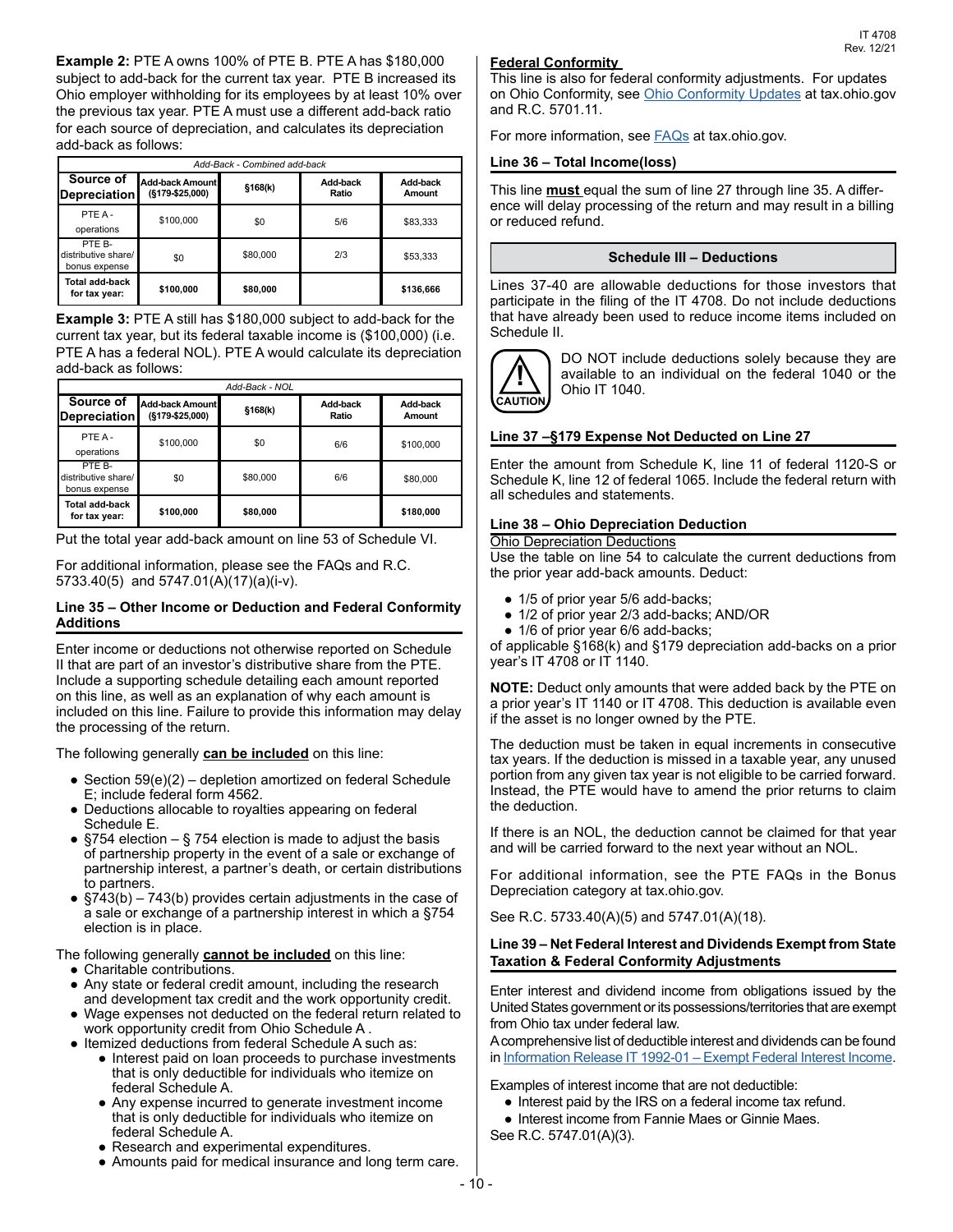Federal Conformity Deductions This line is also for federal conformity deductions.

**Note:** Do not enter any federal adjustments solely because the deduction is available to an individual on the federal 1040 or the Ohio IT 1040.

For more information, see [Ohio Conformity Updates](https://tax.ohio.gov/wps/portal/gov/tax/individual/resources/conformity-update) at tax.ohio.gov.

See R.C 5701.11.

#### **Line 40 – Exempt Gains from the Sale of Ohio State or Local Government Bonds**

If included in federal income:

- **Deduct** interest income and gains from the sale or disposition of Ohio public obligations and Ohio purchase obligations and income from a certain transfer agreement or an enterprise transferred under that agreement.
- **Add** any loss from the sale or disposition of Ohio obligations.

See R.C. 5747.01(A)(8).

#### **Line 41 – Total**

This line **must** equal the sum of line 37 through line 40. A difference will delay processing of the return and may result in a billing or reduced refund.

#### **Schedule IV – Apportionment Formula**

The three apportionment factors are property and payroll, each weighted at 20%, and sales, weighted at 60%, for a total of 100%. However, if any factor's "total everywhere" is zero, the weights of the remaining factors must be proportionately increased so that the total remains 100%.You must show the reweighted factors by crossing out the listed weights and replacing them with the correct weights.

**Example:** ABC LLC is a single-member LLC with no employee payroll. In calculating its Ohio apportionment ratio, ABC LLC must reweight its property factor to 25% and its sales factor to 75%.

If a PTE owns an interest in other PTEs, when calculating its apportionment ratio, the PTE **must** include its proportionate share of other PTEs "Within Ohio" portion and the "Total Everywhere" portion of property, payroll and sales. These amounts will be reported by the other PTEs in the "Entity Apportionment Percentage" section of the Ohio IT K-1 issued to the PTE-owner.

**Note:** A PTE may request, in writing with a timely filed return, an alternative form of apportionment instead of the method listed above. Such request is only valid if approved by the Department.

See R.C. 5747.231, 5747.21 and 5733.05(B)(2).

#### **Property Factor**

The Property Factor is the ratio of:

#### Average value of property in Ohio

Average value of property everywhere

"Property" includes any real and tangible personal property that is owned, rented, subrented, leased and/or subleased in the course of a trade for business by the PTE or other PTEs owned by the PTE. Property does not include any of the following:

- Construction in progress;
- Property not used in a trade or business;
- Property for which Ohio has issued an air, noise, or industrial water pollution control certificate;
- Property used exclusively during the tax year for qualified research.

**Note:** The original cost of qualifying improvements to property in an enterprise zone, for which Ohio has issued a Tax Incentive Qualification Certificate, should only be included in Total Everywhere. Rev. 12/21

IT 4708

The "average value" of business property is calculated by averaging the total value of all applicable property owned or rented at the beginning and end of the tax year.

See R.C. 5747.21(B) and 5733.05(B)(2).

#### **Line 42a - Property Owned**

**Within Ohio:** Enter the average value of all Ohio property owned by the business during the tax year.

**Total Everywhere:** Enter the average value of all property owned by the business during the tax year.

Property owned by the business is valued at its original cost.

#### **Line 42b - Property Rented**

**Within Ohio:** Enter the average value of all Ohio property rented by the business during the tax year.

**Total Everywhere:** Enter the average value of all property rented by the business during the tax year.

Property rented by the business is valued at eight times the net annual rental rate (annual rental expense less subrental receipts).

#### **Payroll Factor**

The payroll factor is the ratio of:

Total compensation in Ohio

Total compensation everywhere

"Compensation" means any form of remuneration paid by the PTE, or other PTEs owned by the PTE, to an employee for personal services. Compensation does not include any of the following:

- Amounts paid to employees for services unrelated to a trade or business;
- Amounts reclassified as a distributive share of income from a PTE under R.C. 5733.40(A)(7); AND
- Amounts paid to employees who are primarily engaged in qualified research.

**Note:** Compensation paid to certain employees at an urban job and enterprise zone facility, for which Ohio has issued a Tax Incentive Qualification Certificate, should be included only in total compensation everywhere.

See R.C. 5747.21(B) and 5733.05(B)(2)(b).

#### **Line 43 - Payroll**

**Within Ohio:** Enter the total compensation paid in Ohio during the tax year. Compensation is paid in Ohio if:

- The employee's job is entirely in Ohio;
- The employee's job is primarily in Ohio with only incidental work outside Ohio;
- The employee performs services in Ohio and either the headquarters, or, if no headquarters exists, the place from which the service is directed or controlled, is in Ohio; OR
- The employee is a resident of and performs some services in Ohio, and the headquarters or the place from which the service is directed or controlled is not in any state in which some part of the service is performed.

Compensation paid to any employee of a common or contract motor carrier who performs regularly assigned duties in more than one state should be assigned to Ohio by the ratio of mileage traveled by the employee in Ohio to the total mileage traveled by the employee everywhere during the taxable year.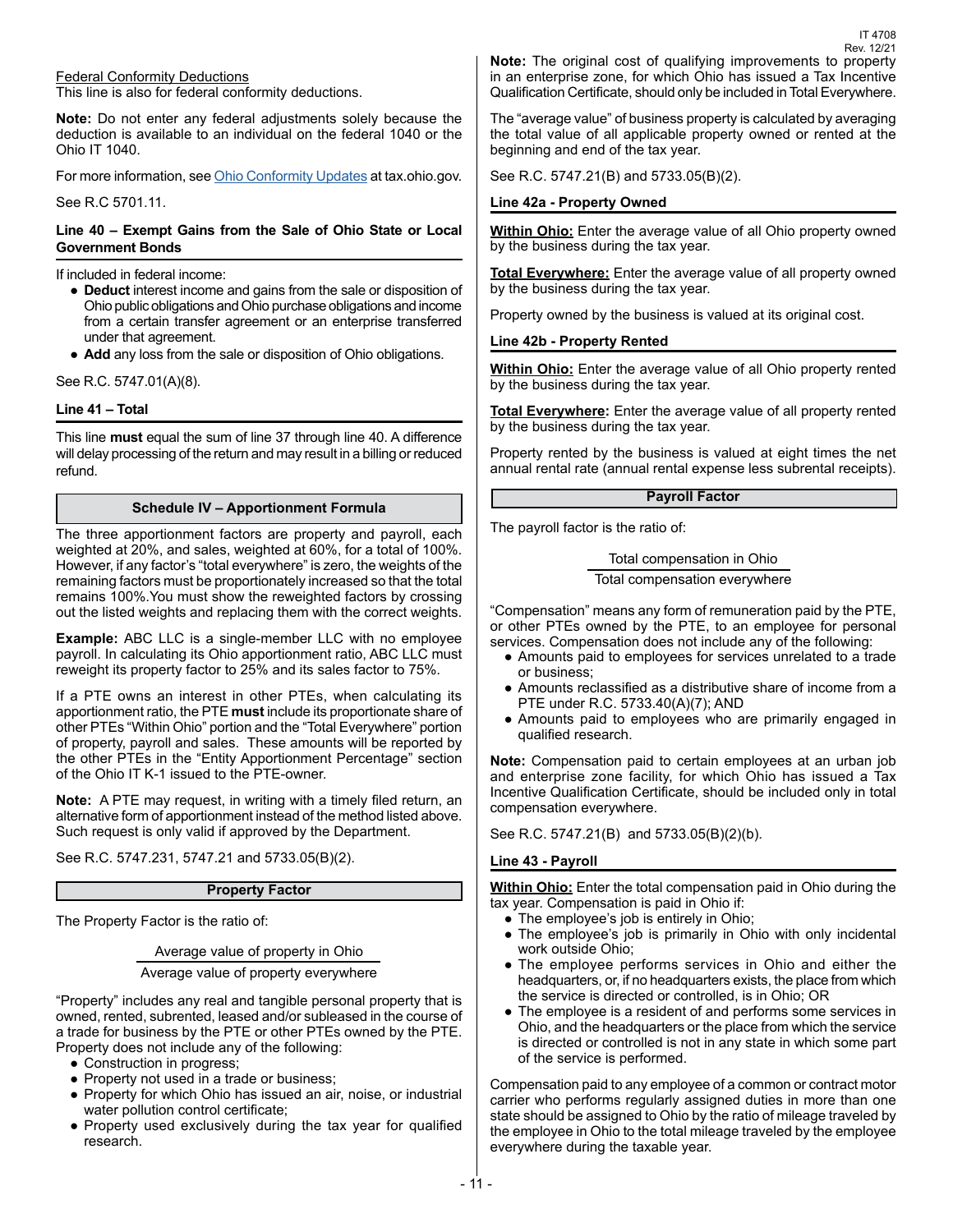**Total Everywhere:** Enter the total compensation paid everywhere during the tax year.

#### **Sales Factor**

The sales factor is the ratio of:

#### Sales in Ohio Sales Everywhere

"Sales" includes gross business receipts earned by the PTE or other PTEs owned by the PTE, such as:

- Receipts from the sale of real property, tangible personal property, or services;
- Receipts from rents and royalties from real and tangible personal property; OR
- Receipts from the transfer of or the right to use intellectual property such as trademarks, trade names, patents, and copyrights.

"Sales" does not include:

• Interest and dividends;

- Receipts from the transfer of intangible property other than trademarks, trade names, patents, copyrights or other similar intellectual property;
- Receipts from the transfer of real or tangible personal property that is either a capital asset or an Internal Revenue Code section 1231 asset; AND
- Receipts from sales to certain public utilities, insurance companies, and financial institutions described in R.C. 5733.05(B)(2)(c).

**Note:** Income amounts excluded from the sales factor may still be considered business income under Ohio law.

See R.C. 5747.21(B) and 5733.05(B)(2)(c).

#### **Line 44 – Sales**

**Within Ohio:** Enter gross receipts from sales within Ohio during the tax year. Sales within Ohio include all the following:

- Receipts from sales of tangible personal property, less returns and allowances, to the extent the property was received by the purchaser in Ohio;
- Receipts from services to the extent the purchaser ultimately used or received the benefit of the services in Ohio;
- Rents and royalties from tangible personal property to the extent the property was used in Ohio;
- Receipts from the transfer of certain intellectual property to the extent the property was used in Ohio;
- Receipts from the right to use certain intellectual property to the extent the receipts are based on the right to use the property in Ohio;
- Receipts from the sale of real property located in Ohio; AND
- Rents and royalties from real property located in Ohio.

**Note:** For tangible personal property, where the property is "received by the purchaser" is not the same as where the purchaser takes physical or legal possession. Instead, it is considered "received" where it is ultimately used by the purchaser. See R.C. 5733.05(B)(2)(c)(i) and (ii).

**Total Everywhere:** Enter the gross receipts from sales everywhere during the tax year.

#### **Schedule V – Refundable Business Credits**

**! CUTIO**  Certificates from the Ohio Department of Development (ODOD) and/or IT K-1(s) must be included to verify each refundable credit claimed.

The PTE can only claim the distributive share of direct and indirect refundable business credits attributable to those investors whose income is included on this return.

#### **Line 46 – Historic Preservation Credit**

This credit is granted by the Ohio Department of Development, (ODOD). To claim the credit, the PTE must attach a copy of the certificate from ODOD that indicates the amount of the credit and the tax year for which the credit is awarded.

Additionally, if this credit is based on the PTE's ownership of another PTE that holds the certificate, the PTE must also include, when filing its return, documentation of the portion of the credit to which the PTE is entitled. This amount, up to \$3,000,000, can be refunded, in whole or in part, to the extent that it exceeds its total Ohio tax liability. If the credit exceeds \$3,000,000, it must be taken as a nonrefundable credit (on Ohio Schedule E Nonrefundable Business Credits).

For additional information about the requirements for this credit, visit [development.ohio.gov](https://development.ohio.gov/bs/bs_busgrantsloans.htm), or call 1-800-848-1300. See R.C. 5747.76.

#### **Line 47 – Jobs Creation Credit and Job Retention Credit**

These credits are granted by the Ohio Department of Development, (ODOD). To claim the credit, the PTE must attach a copy of the certificate from ODOD that indicates the amount of the credit and the tax year for which the credit is awarded. Additionally, if this credit is based on the PTE's ownership of another PTE that holds the certificate, the PTE must also include, when filing its return, documentation of the portion of the credit to which the PTE is entitled. This amount can be refunded, in whole or in part, to the extent that it exceeds the PTE's total Ohio tax liability.

For additional information about the requirements for this credit, visit [development.ohio.gov](https://development.ohio.gov/bs/bs_busgrantsloans.htm), or call 1-800-848-1300. See R.C. 5747.058(A), 122.171, and former R.C 122.171(B).

#### **Line 48 – Pass-Through Entity Credit**

This credit is for taxes paid on the PTE's behalf by another PTE on its form IT 4708 or IT 1140. To claim this credit, attach a copy of the IT K-1 issued to this PTE reporting:

- Income taxes paid by the PTE (IT K-1, line 3); AND/OR
- Indirect PTE credits (IT K-1, line 4) from taxes paid by a PTE the PTE indirectly owns.

If the PTE does not have an IT K-1, the PTE must provide a narrative and/or diagram, including ownership percentages and FEINs, detailing the ownership structure of the PTEs.

See R.C. 5747.059 and 5747.08(I).

#### **Line 49 – Venture Capital Credit**

This credit is granted by the Ohio Department of Development, (ODOD). To claim the credit, the PTE must attach a copy of the certificate from ODOD that indicates the amount of the credit and the tax year for which the credit is awarded. Additionally, if this credit is based on the PTE's ownership of a PTE that holds the certificate, the PTE must also include, when filing its return, documentation of the portion of the credit to which the PTE is entitled. This amount can be refunded, in whole or in part, to the extent that it exceeds the PTE's total Ohio tax liability.

For additional information about the requirements for this credit, visit [development.ohio.gov](https://development.ohio.gov/bs/bs_busgrantsloans.htm) or call 1-800-848-1300. See R.C. 5747.80.

#### **Line 50 – Motion Picture & Broadway Theatrical Production Credit**

This credit is granted by the Ohio Department of Development, (ODOD). To claim the credit, the PTE must attach a copy of the certificate from ODOD that indicates the amount of the credit and the tax year for which the credit is awarded. Additionally, if this credit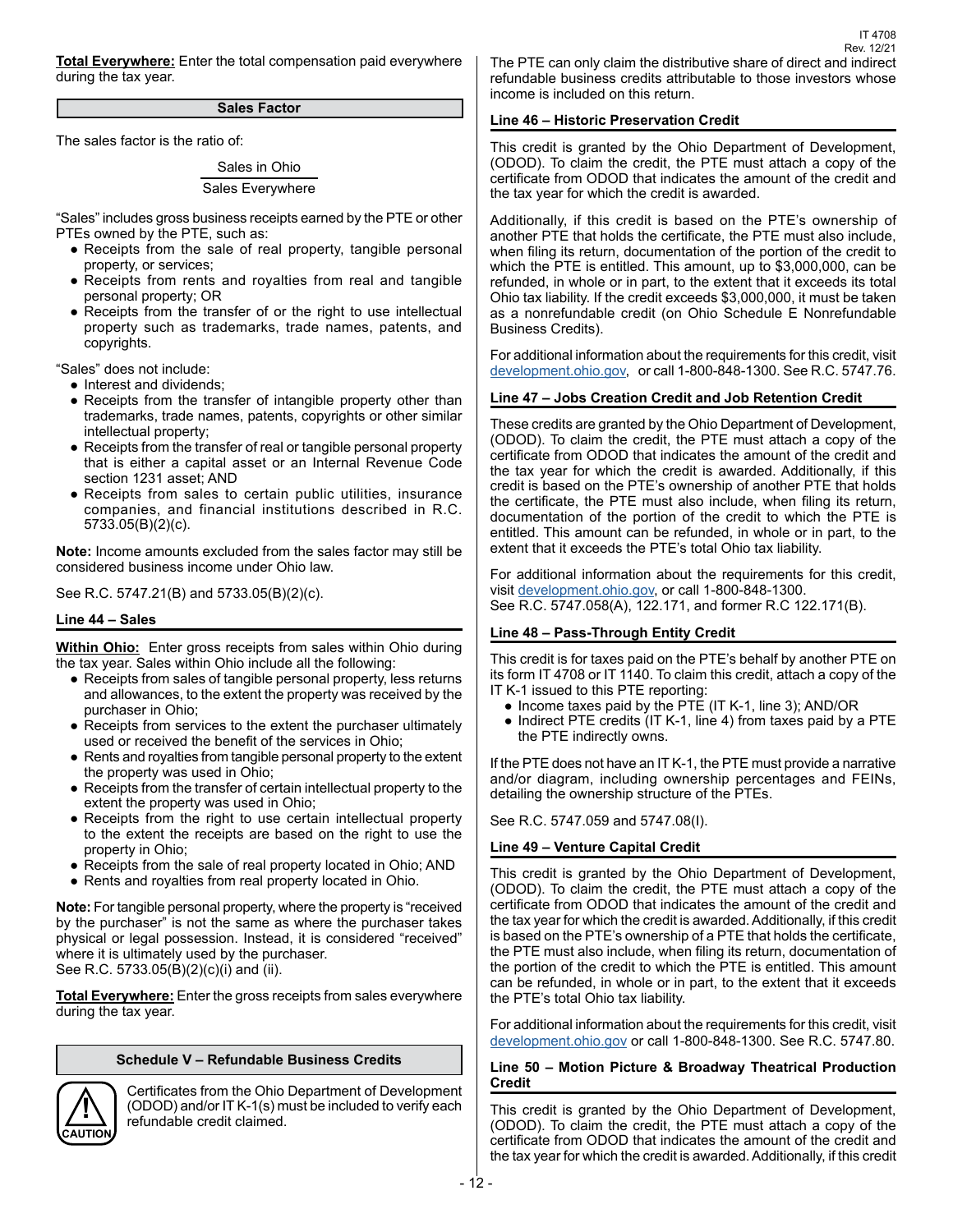is based on the PTE's ownership of a PTE that holds the certificate, the PTE must also include, when filing its return, documentation of the portion of the credit to which the PTE is entitled. This amount can be refunded, in whole or in part, to the extent that it exceeds the PTE's total Ohio tax liability.

For additional information about the requirement for this credit, visit the Ohio Department of Development's website at [development.](https://development.ohio.gov/bs/bs_busgrantsloans.htm) [ohio.gov](https://development.ohio.gov/bs/bs_busgrantsloans.htm), or call 1-800-848-1300.

See R.C. 5747.66.

#### **Schedule VI - 168K Bonus Depreciation and 179 Expense Add-back Schedule**

Prior tax year add-back amount and add-back ratio.

#### **Line 53 - Total Current Year §168K Bonus Depreciation and §179 Expense Add-Back**

Total current year add-back from line 34.

|                                  |                            | <b>ADD-BACK</b>    |                                      |                           |
|----------------------------------|----------------------------|--------------------|--------------------------------------|---------------------------|
| Source of<br><b>Depreciation</b> | §179<br>Add-back<br>Amount | \$168(k)<br>Amount | Add-back<br>Ratio (2/3,<br>5/6, 6/6) | Add-back<br><b>Amount</b> |
|                                  |                            |                    |                                      |                           |
|                                  |                            |                    |                                      |                           |
|                                  |                            |                    |                                      |                           |
| Total add-back<br>for tax year:  |                            |                    |                                      |                           |

#### **Line 54 - Prior Years Add-Back Amount and Applicable Add-Back Ratio**

Use this table to calculate the current deductions from prior year add-back amounts and applicable ratios and report on line 38.

| §168(k) and §179 Depreciation Expense Deduction Worksheet |                           |                                         |                                      |                            |                                                                  |
|-----------------------------------------------------------|---------------------------|-----------------------------------------|--------------------------------------|----------------------------|------------------------------------------------------------------|
| <b>Tax Year</b>                                           | Source of<br>Depreciation | в<br>Depreciation<br>Add-back<br>Amount | Add-back<br>Ratio (2/3, 5/6,<br>6/6) | <b>Deduction</b><br>Period | E<br>Annual<br><b>Depreciation</b><br><b>Deduction</b><br>Amount |
| 2019                                                      |                           |                                         |                                      |                            |                                                                  |
| 2018                                                      |                           |                                         |                                      |                            |                                                                  |
| 2017                                                      |                           |                                         |                                      |                            |                                                                  |
| 2016                                                      |                           |                                         |                                      |                            |                                                                  |
| 2015                                                      |                           |                                         |                                      |                            |                                                                  |

Column B: Enter the depreciation expense add-back.

Column C: Enter the ratio used (5/6, 2/3, or 6/6) to calculate the depreciation expense add-back.

Column D: Enter the deduction period based on the following chart:

| Add-back Ratio | Deduction<br>Period |
|----------------|---------------------|
| 5/6            | 5 Years             |
| 2/3            | 2 Years             |
| 6/6            | 6 Years             |
|                |                     |

Column E: Divide the amount in Column B by Column D. This is the "annual depreciation deduction amount" for the deduction period. Report the amount on line 38.

**Note:** In a given tax year, the PTE may need to report a mixture of add-back ratios on Schedule VI, due to investment in multiple PTEs. In this scenario, check the 5/6 box and provide an explanation of the ratio. The PTE may wish to attach this explanation to future years' returns.

Follow the same procedure for the investors of the PTE on the IT K-1 under Depreciation Information and fill out the Supplemental Information portion.

#### **Schedule VII – Investor Information**

Provide information for all investors in the PTE. First list investors whose income is included on the return, in order from highest to lowest ownership percentage. Then list the remaining investors from highest to lowest ownership percentage. Indicate investors included on the return by checking the appropriate box.

Complete investor information must be on both of the following

- Schedule VII and additional sheet(s), if necessary; AND
- A copy of IT K-1s, which the PTE will issue to each investor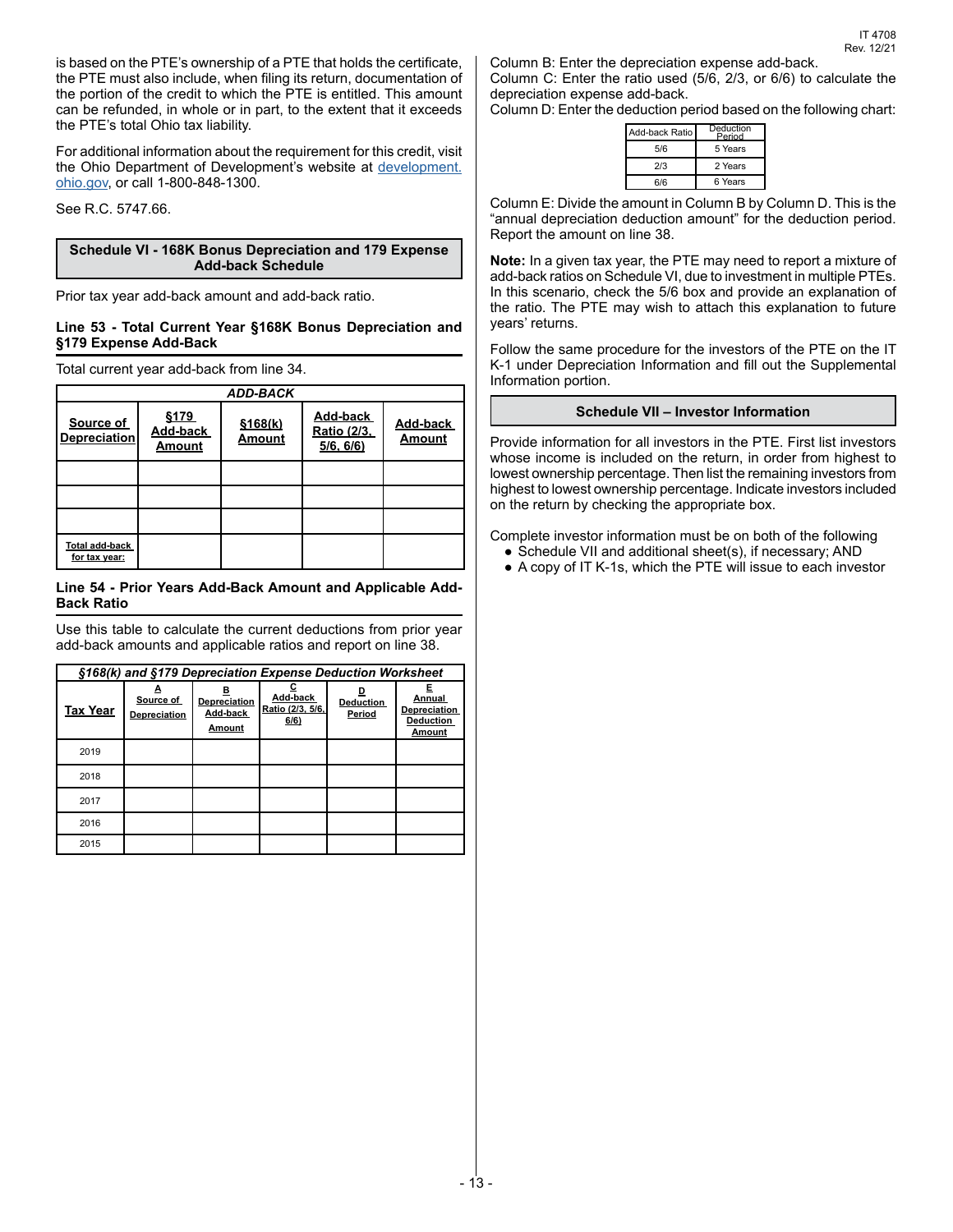### **Apportionment Formula for Financial Institution Pass-Through Entities**

For a pass-through entity that is a financial institution, the apportionment formula should be calculated in accordance with Ohio Revised Code (R.C.) 5733.056. Use of this worksheet to calculate the apportionment formula for a pass-through entity that is a financial institution. **Note:** All ratios are to be carried to six decimal places.

| <b>Apportionment Ratio</b>                                                         | (1)           |                  | (2)               | (3)                    |
|------------------------------------------------------------------------------------|---------------|------------------|-------------------|------------------------|
| Sales Factor - R.C. 5733.056(F)                                                    | Ohio          |                  | <b>Everywhere</b> | Ratio                  |
|                                                                                    |               |                  |                   |                        |
|                                                                                    |               |                  |                   |                        |
|                                                                                    |               |                  |                   |                        |
|                                                                                    |               |                  |                   |                        |
|                                                                                    |               |                  |                   |                        |
|                                                                                    |               |                  |                   |                        |
|                                                                                    |               |                  |                   |                        |
|                                                                                    |               |                  |                   |                        |
|                                                                                    |               |                  |                   |                        |
|                                                                                    |               |                  |                   |                        |
|                                                                                    |               |                  |                   |                        |
|                                                                                    |               |                  |                   |                        |
|                                                                                    |               |                  |                   |                        |
|                                                                                    |               |                  |                   |                        |
| 15. Interest, dividends, net gains and other income from both                      |               |                  |                   |                        |
| investment assets and activities and trading assets and activities _______________ |               |                  |                   |                        |
| Check method: $\Box$ Avg. value method $\Box$ Gross income method                  |               |                  |                   |                        |
|                                                                                    |               |                  |                   |                        |
|                                                                                    |               |                  |                   |                        |
| Property Factor - R.C. 5733.056(D)                                                 | Ohio          |                  | <b>Everywhere</b> |                        |
|                                                                                    |               |                  |                   |                        |
|                                                                                    |               |                  |                   |                        |
|                                                                                    |               |                  |                   |                        |
|                                                                                    |               |                  |                   |                        |
| Payroll Factor - R.C. 5733.056(E)                                                  |               |                  |                   |                        |
| 22. Compensation paid to employees. Enter ratio here and on                        | <b>Ohio</b>   |                  | <b>Everywhere</b> |                        |
|                                                                                    |               |                  |                   |                        |
|                                                                                    |               |                  |                   |                        |
|                                                                                    | (1)           |                  | (2)               | (3)                    |
| <b>Apportionment Ratio Summary</b>                                                 | <b>Factor</b> | ÷                | Weight            | <b>Weighted Factor</b> |
|                                                                                    |               | $\mathbf{x}$     | .70<br>=          |                        |
|                                                                                    |               | $\boldsymbol{x}$ | .15<br>Ξ.         |                        |
|                                                                                    |               | $\mathbf{x}$     | .15<br>$\equiv$   |                        |
|                                                                                    |               |                  |                   | $\blacksquare$         |

If the denominator of any factor is zero, the weight given to the other factors must be proportionately increased so that the total weight given to the combined factors used is 100%.